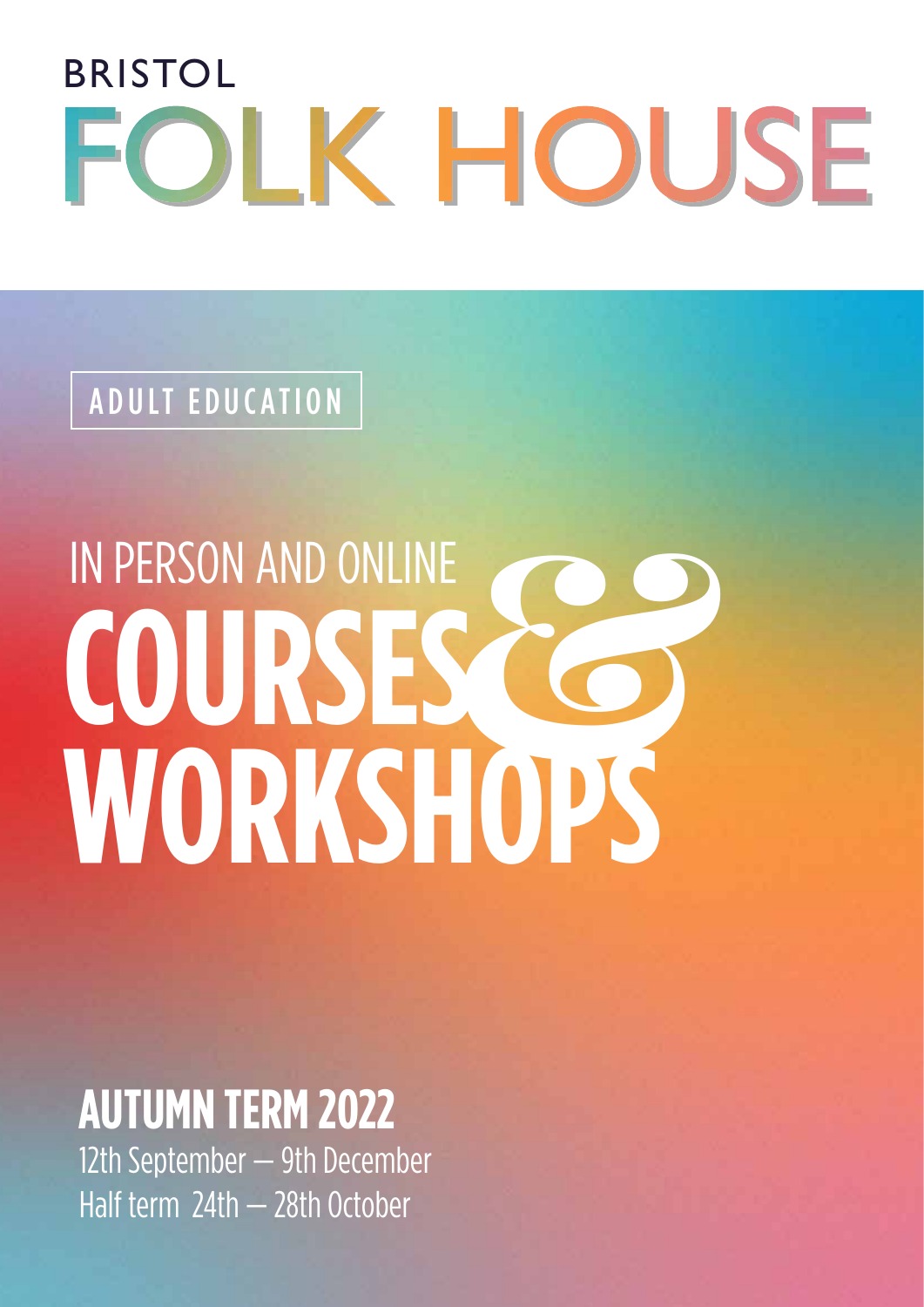## **CONTENTS**

| Music, Dance and Performance 11-12 |  |
|------------------------------------|--|
| Languages  13                      |  |
|                                    |  |
|                                    |  |
|                                    |  |

#### **GET IN TOUCH**

 $\bigcirc$  0117 926 2987

**BRISTOL FOLK HOUSE** 40A Park Street Bristol BS1 5JG

admin@bristolfolkhouse.co.uk www.bristolfolkhouse.co.uk

PLEASE NOTE: We do not have parking facilities. Trenchard Street is the closest parking. We encourage those who can, to arrive on foot, by bike or by bus. We currently do not have step free access and accessible facilities.

#### **OFFICE OPENING HOURS**

Monday - Thursday 9.00am – 9.30pm Friday and Saturday 9.00am – 4.00pm

#### **AUTUMN TERM DATES 2022**

12 September – 9 December Half term: 24 – 28 October

### **ENROLMENT INFORMATION**

For full descriptions, material lists and terms and conditions please visit

#### **www.bristolfolkhouse.co.uk**

Please read the full terms and conditions before enrolling.

#### **You can enrol:**



#### **PLEASE NOTE**

- You will need to have paid in full for your course to guarantee your place. Please book early, as spaces fill up quickly.
- You must be over 18 years old to attend a course. All courses are non-accredited.
- Concession rates are available for Over 65s, Students, NHS (Blue Light cards), or claiming Universal Credit.
- Some courses may involve additional costs for materials. Check the materials section on the course information.
- Please check if the course will be taking place online or in person.

#### **REFUNDS**

- If you wish to cancel your place you must inform us at least 14 days before the start date of your course. In this case you will receive a refund minus a 15% admin fee.
- If you give us less than 14 days' notice, or your course or workshop has already started a refund will be not given unless it is for medical reasons.
- In the event that we have to cancel a course due to low numbers we aim to inform you 24 hours before it starts.
- If we have to cancel a course and we can not transfer you, we will issue credit or a refund.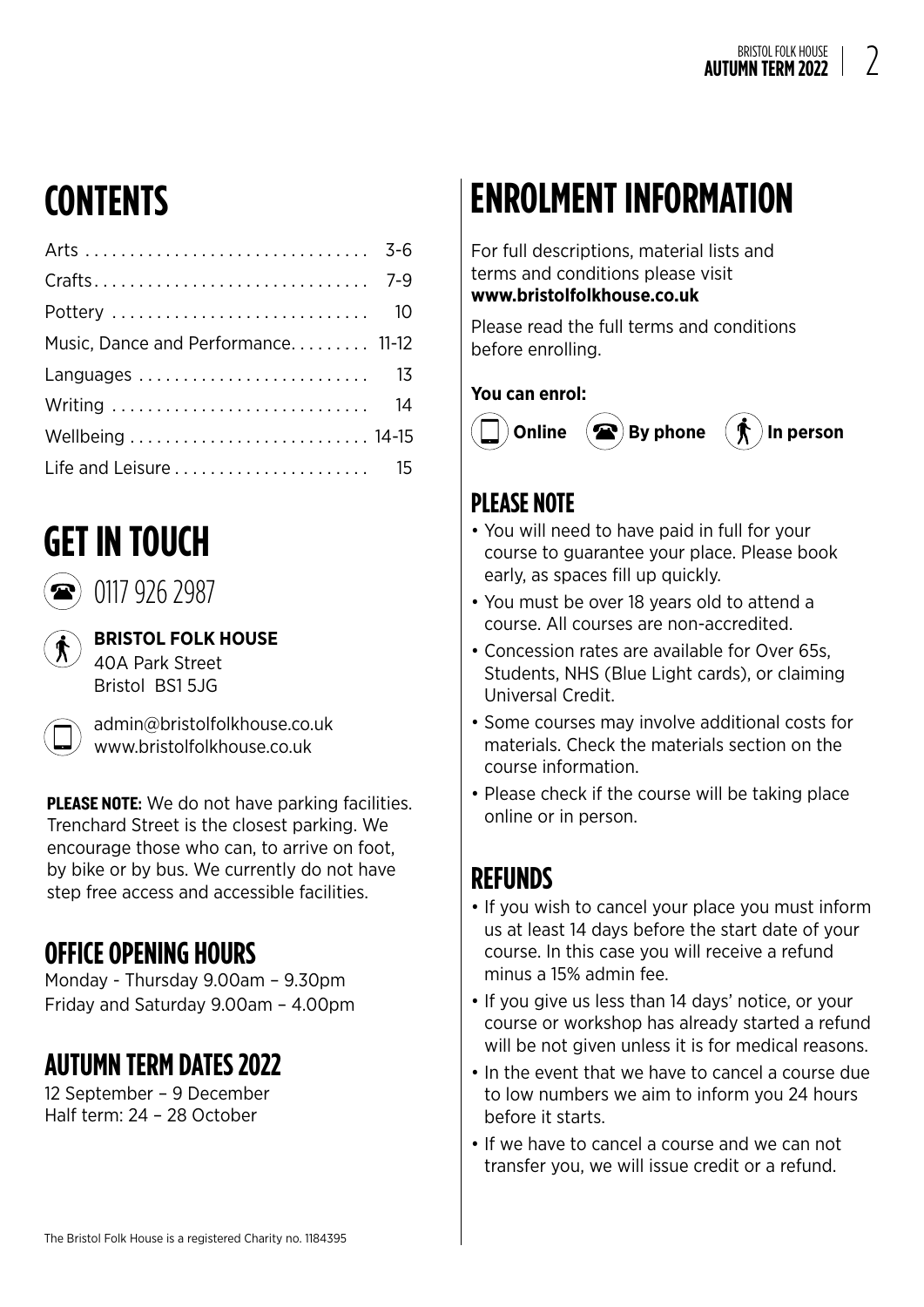

# **ARTS**

#### DRAWING

| <b>CODE</b> | <b>COURSE</b>                                                              | <b>TUTOR</b>           | <b>LENGTH</b> | DAY        | <b>START DATE</b> | <b>TIME</b>     | <b>FULL FEE</b> |
|-------------|----------------------------------------------------------------------------|------------------------|---------------|------------|-------------------|-----------------|-----------------|
| <b>BA01</b> | <b>Learn to Draw</b>                                                       | Marilyn Millard        | 6wk           | <b>MON</b> | 12 SEP            | $10:15 - 13:00$ | £142.00         |
| BA02        | <b>Learn to Draw</b>                                                       | <b>Marilyn Millard</b> | 6wk           | <b>MON</b> | 31 OCT            | $10:15 - 13:00$ | £142.00         |
| <b>BA03</b> | <b>Drawing for Improvers</b>                                               | <b>Marilyn Millard</b> | 6wk           | <b>MON</b> | 12 SEP            | $14:00 - 16:30$ | £130.00         |
| BA04        | <b>Drawing for Improvers</b>                                               | <b>Marilyn Millard</b> | 6wk           | <b>MON</b> | 31 OCT            | $14:00 - 16:30$ | £130.00         |
| BA05        | <b>Nature Journaling</b>                                                   | Andy Gray              | 6wk           | <b>MON</b> | 12 SEP            | $19:45 - 21:45$ | £106.00         |
| BA06        | <b>Nature Journaling</b>                                                   | Andy Gray              | 6wk           | <b>MON</b> | 31 OCT            | $19:45 - 21:45$ | £106.00         |
| BA07        | <b>Exploring Drawing</b>                                                   | Jenny Mizel            | 6wk           | <b>TUE</b> | 01 NOV            | $13:30 - 15:30$ | £96.00          |
| BA08        | <b>Urban Sketching Continued</b>                                           | Andy Gray              | 12wk          | WED        | 14 SEP            | $10:00 - 13:00$ | £298.00         |
| <b>BA09</b> | <b>Cartoons and Comics</b>                                                 | John Rea               | 6wk           | WED        | <b>02 NOV</b>     | $19:45 - 21:45$ | £96.00          |
| 0A10        | <b>Celtic Inspired Knots - For Beginners (Online)</b>                      | <b>Heather Lucey</b>   | 6wk           | WED        | 14 SEP            | $18:00 - 20:00$ | £96.00          |
| 0A11        | <b>Celtic Inspired Knots - Drawing Course</b><br><b>Continued (Online)</b> | <b>Heather Lucey</b>   | 6wk           | WED        | 02 NOV            | $18:00 - 20:00$ | £96.00          |
| BA12        | <b>Urban Sketching</b>                                                     | Andy Gray              | 6wk           | <b>THU</b> | 15 SEP            | $10:00 - 13:00$ | £154.00         |
| BA13        | <b>Urban Sketching</b>                                                     | Andy Gray              | 6wk           | <b>THU</b> | <b>03 NOV</b>     | $10:00 - 13:00$ | £154.00         |
| BA14        | <b>Painting and Drawing Bristol's Historic Boats</b>                       | Andy Gray              | 6wk           | <b>FRI</b> | 16 SEP            | $13:30 - 16:00$ | £130.00         |
| BA15        | <b>Painting and Drawing Planes, Trains</b><br>and Automobiles              | Andy Gray              | 6wk           | <b>FRI</b> | 04 NOV            | $13:30 - 16:00$ | £130.00         |
|             | <b>WORKSHOP</b>                                                            |                        |               |            |                   |                 |                 |
| <b>SA01</b> | <b>Introduction to Drawing Bristol Architecture</b>                        | Andy Gray              | 1 day         | SAT        | 10 SEP            | $10:00 - 16:00$ | £61.00          |
| SA02        | <b>Painting and Drawing Bristols Historic Boats</b>                        | Andy Gray              | 1 day         | <b>SAT</b> | 24 SEP            | $10:00 - 16:00$ | £61.00          |
| SA03        | <b>Cartoons and Comics Workshop</b>                                        | John Rea               | 1 day         | SAT        | 24 SEP            | $10:00 - 16:00$ | £51.00          |
| <b>SA04</b> | <b>Drawing for Complete Beginners</b>                                      | Roma Widger            | 1 day         | <b>SAT</b> | 01 OCT            | $10:00 - 16:00$ | £61.00          |
| <b>SA05</b> | <b>Introduction to Drawing and Painting Birds</b>                          | Andy Gray              | 1 day         | <b>SAT</b> | 22 OCT            | $10:00 - 16:00$ | £61.00          |
| <b>SA38</b> | <b>Introduction to Drawing and Painting Birds</b>                          | Andy Gray              | 1 day         | SAT        | 29 OCT            | $10:00 - 16:00$ | £61.00          |
| SA06        | <b>Cartoons and Comics Workshop</b>                                        | John Rea               | 1 day         | SAT        | 05 NOV            | $10:00 - 16:00$ | £51.00          |
| <b>SA07</b> | <b>Drawing Forms and Pattern</b>                                           | <b>Phoebe Moss</b>     | 1 day         | <b>SUN</b> | <b>06 NOV</b>     | 13:00 - 15:30   | £26.25          |
| <b>SA08</b> | <b>Drawing for Improvers</b>                                               | Roma Widger            | 1 day         | SUN        | 06 NOV            | $10:00 - 16:00$ | £61.00          |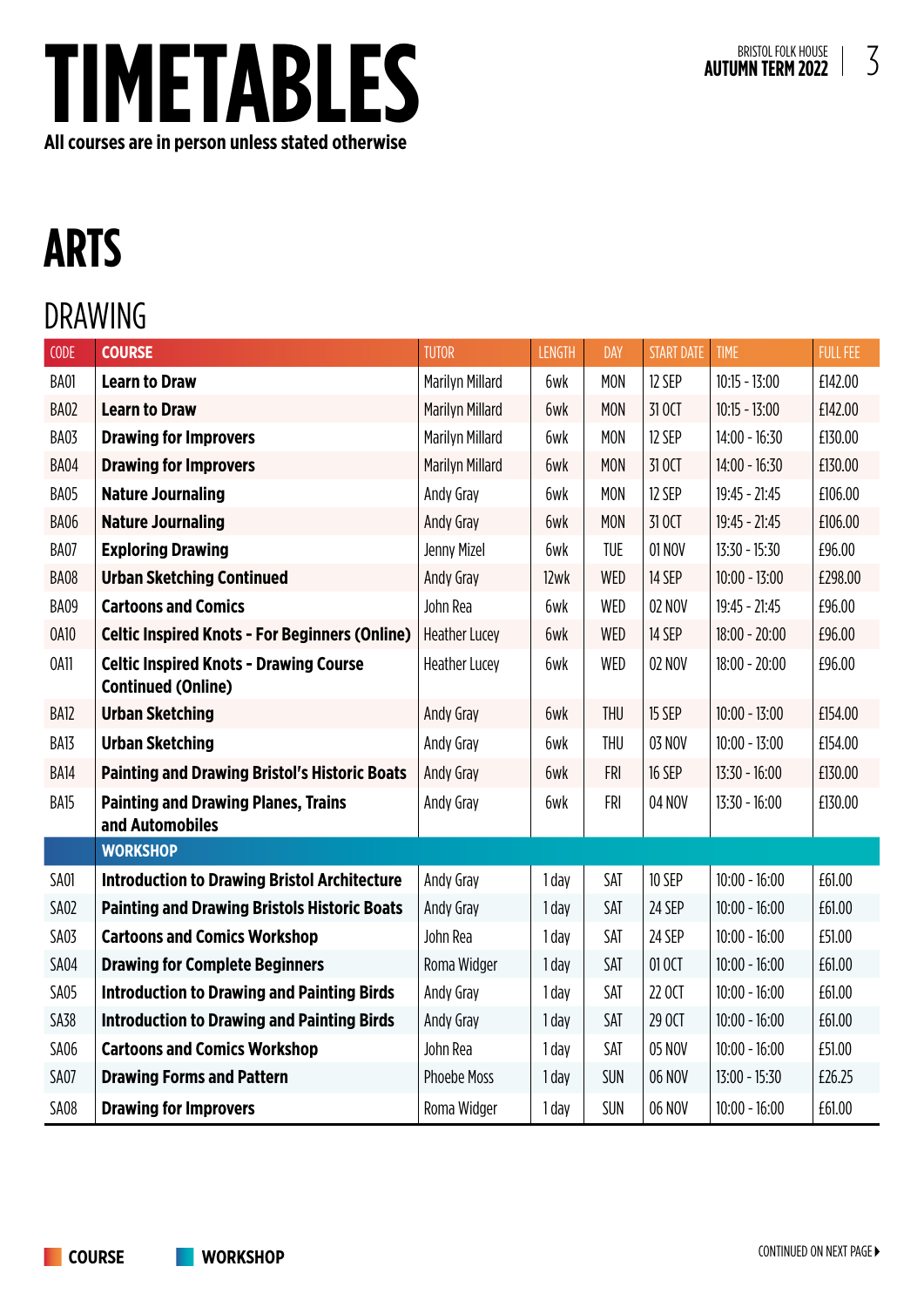# **ARTS**

#### FIGURE DRAWING

| <b>CODE</b> | <b>COURSE</b>                                  | <b>TUTOR</b>         | <b>LENGTH</b> | <b>DAY</b> | <b>START DATE</b> | <b>TIME</b>     | <b>FULL FEE</b> |
|-------------|------------------------------------------------|----------------------|---------------|------------|-------------------|-----------------|-----------------|
| BA16        | <b>Life Drawing</b>                            | <b>Bill Guilding</b> | 12wk          | <b>MON</b> | 12 SEP            | $17:15 - 19:15$ | £257.00         |
| BA17        | <b>Complete Figure Drawing and Anatomy</b>     | Andy Gray            | 6wk           | <b>WED</b> | 02 NOV            | $19:45 - 21:45$ | £106.00         |
| BA18        | <b>Complete Figure Drawing and Anatomy</b>     | Andy Gray            | 6wk           | WED        | 14 SEP            | $19:45 - 21:45$ | £106.00         |
| BA19        | <b>Portraiture</b>                             | <b>Warren Sealey</b> | 6wk           | THU        | 15 SEP            | $19:45 - 21:45$ | £131.00         |
| BA20        | <b>Portraiture</b>                             | <b>Warren Sealey</b> | 6wk           | THU        | 03 NOV            | $19:45 - 21:45$ | £131.00         |
| <b>DD</b>   | Life Drawing - Drop in and Draw                | Lucian McLellan      | 12wk          | <b>FRI</b> | <b>16 SEP</b>     | $10:00 - 13:00$ | £14.00          |
|             | <b>WORKSHOP</b>                                |                      |               |            |                   |                 |                 |
| SA09        | <b>Drawing and Painting from Clothed Model</b> | <b>Bill Guilding</b> | 1 day         | <b>SAT</b> | 01 OCT            | $10:00 - 16:00$ | £66.00          |
| SA10        | <b>Drawing and Painting from Nude Model</b>    | <b>Bill Guilding</b> | 1 day         | SAT        | 15 OCT            | $10:00 - 16:00$ | £71.00          |
| SA11        | <b>Portraiture</b>                             | <b>Bill Guilding</b> | 1 day         | SAT        | 05 NOV            | $10:00 - 16:00$ | £66.00          |
| SA12        | <b>Anatomy and Physiology: The Basics</b>      | Andy Gray            | 1 day         | SAT        | <b>26 NOV</b>     | $10:00 - 16:00$ | £61.00          |
| SA13        | <b>Anatomy and Physiology: Head and Hands</b>  | Andy Gray            | 1 day         | SAT        | 10 DEC            | $10:00 - 16:00$ | £61.00          |

#### MIXED MEDIA

| <b>CODE</b>      | <b>COURSE</b>                          | <b>TUTOR</b>    | <b>LENGTH</b> | <b>DAY</b>         | <b>START DATE</b> | <b>TIME</b>     | <b>FULL FEE</b> |
|------------------|----------------------------------------|-----------------|---------------|--------------------|-------------------|-----------------|-----------------|
| BA21             | <b>Mixed Media, Experimental Art</b>   | Jenny Mizel     | 12wk          | <b>WED</b>         | 14 SEP            | $10:30 - 12:45$ | £216.00         |
| BA22             | <b>Painting Projects: Multi-level</b>  | Martin Lovell   | 12wk          | <b>THU</b>         | 15 SEP            | $14:00 - 16:15$ | £216.00         |
|                  | <b>WORKSHOP</b>                        |                 |               |                    |                   |                 |                 |
| SA <sub>14</sub> | <b>Hardback Bookbinding</b>            | Lawrence Hassan | day           | SAT                | 17 SEP            | $10:00 - 15:00$ | £57.50          |
| SA <sub>15</sub> | <b>Nature Inspired Arts Journaling</b> | Clare Lowe      | 2 days        | SAT&<br><b>SUN</b> | 01 & 02<br>0CT    | $10:00 - 16:00$ | £107.00         |
| SA16             | <b>Charcoal and Pastels</b>            | Jenny Mizel     | day           | SAT                | <b>26 NOV</b>     | $10:00 - 16:01$ | £56.00          |
| SA17             | <b>Black and White Workshop</b>        | Jenny Mizel     | day           | SAT                | <b>10 DEC</b>     | $10:00 - 16:00$ | £56.00          |

#### PAINTING: OILS AND ACRYLICS

| <b>CODE</b> | <b>COURSE</b>                        | <b>TUTOR</b>         | <b>LENGTH</b> | <b>DAY</b> | <b>START DATE</b> | <b>TIME</b>     | <b>FULL FEE</b> |
|-------------|--------------------------------------|----------------------|---------------|------------|-------------------|-----------------|-----------------|
| BA23        | <b>Acrylic Painting</b>              | Jenny Mizel          | 12wk          | <b>MON</b> | 12 SEP            | $10:30 - 12:30$ | £192.00         |
| BA24        | <b>Oil Painting for Beginners</b>    | <b>Warren Sealey</b> | 12wk          | TUE        | 13 SEP            | $16:00 - 18:00$ | £197.00         |
| BA25        | <b>Oil Painting for Improvers</b>    | <b>Warren Sealey</b> | 6wk           | <b>TUE</b> | 13 SEP            | $18:45 - 20:45$ | £101.00         |
| BA26        | <b>Oil Painting for Improvers</b>    | <b>Warren Sealey</b> | 6wk           | TUE        | 01 NOV            | $18:45 - 20:45$ | £101.00         |
| BA27        | <b>Painting in Oils and Acrylics</b> | <b>Bill Guilding</b> | 12wk          | WED        | 14 SEP            | $14:45 - 16:45$ | £192.00         |
| BA28        | <b>Painting in Oils and Acrylics</b> | <b>Bill Guilding</b> | 12wk          | WED        | 14 SEP            | $17:15 - 19:15$ | £192.00         |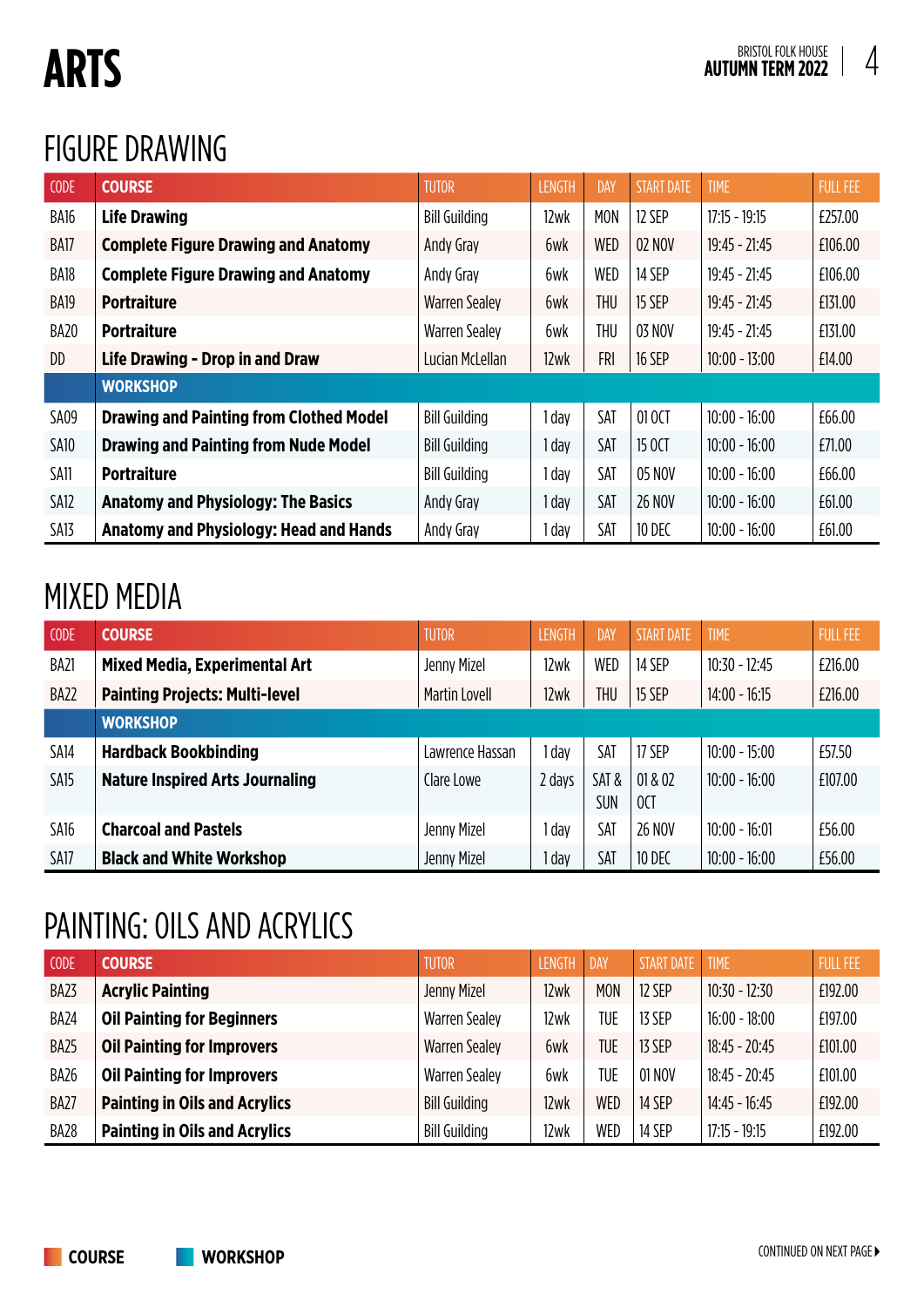#### PAINTING: OILS AND ACRYLICS

|      | <b>WORKSHOP</b>                  | <b>TUTOR</b>         | <b>LENGTH</b> | <b>DAY</b> | START DATE   TIME |                 | <b>FULL FEE</b> |
|------|----------------------------------|----------------------|---------------|------------|-------------------|-----------------|-----------------|
| SA18 | <b>Oil Painting Workshop</b>     | <b>Warren Sealey</b> | ı dav         | SAT        | 08 OCT            | $10:00 - 16:00$ | £56.00          |
| SA36 | <b>Acrylic Painting Workshop</b> | Jenny Mizel          | ı day         | SAT        | 29 OCT            | $10:00 - 16:00$ | £56.00          |
| SA19 | <b>Acrylic Painting Workshop</b> | Jenny Mizel          | ı dav         | SAT        | <b>19 NOV</b>     | $10:00 - 16:00$ | £56.00          |

#### PAINTING: WATERCOLOUR

| <b>CODE</b> | <b>COURSE</b>                                  | <b>TUTOR</b>         | <b>LENGTH</b> | <b>DAY</b> | <b>START DATE</b> | <b>TIME</b>     | <b>FULL FEE</b> |
|-------------|------------------------------------------------|----------------------|---------------|------------|-------------------|-----------------|-----------------|
| BA29        | <b>Landscapes in Watercolour</b>               | Marilyn Millard      | 6wk           | WED        | 14 SEP            | $10:15 - 13:00$ | £142.00         |
| <b>BA30</b> | <b>Landscapes in Watercolour</b>               | Marilyn Millard      | 6wk           | WED        | 02 NOV            | $10:15 - 13:00$ | £142.00         |
| <b>BA31</b> | <b>Lets Paint in Watercolour</b>               | Marilyn Millard      | 6wk           | THU        | 15 SEP            | $10:15 - 13:00$ | £142.00         |
| BA32        | <b>Lets Paint in Watercolour</b>               | Marilyn Millard      | 6wk           | <b>THU</b> | 03 NOV            | $10:15 - 13:00$ | £142.00         |
| BA33        | The Versatility of Water Soluble Media         | Martin Lovell        | 12wk          | <b>THU</b> | 15 SEP            | $10:30 - 12:45$ | £216.00         |
| <b>BA34</b> | <b>Botanical Drawing and Painting</b>          | Marilyn Millard      | 6wk           | <b>THU</b> | 15 SEP            | $14:00 - 16:30$ | £130.00         |
| BA35        | <b>Botanical Drawing and Painting</b>          | Marilyn Millard      | 6wk           | <b>THU</b> | 03 NOV            | $14:00 - 16:30$ | £130.00         |
| <b>BA36</b> | <b>Watercolour for Beginners</b>               | <b>Warren Sealey</b> | 6wk           | <b>THU</b> | 15 SEP            | $17:15 - 19:15$ | £101.00         |
| <b>BA37</b> | <b>Watercolour for Beginners</b>               | <b>Warren Sealey</b> | 6wk           | THU        | 03 NOV            | $17:15 - 19:15$ | £101.00         |
|             | <b>WORKSHOP</b>                                |                      |               |            |                   |                 |                 |
| SA21        | <b>Landscapes in Watercolour Workshop</b>      | Marilyn Millard      | 1 day         | SAT        | 24 SEP            | $10:00 - 16:00$ | £56.00          |
| <b>SA20</b> | <b>Botanical Watercolour Painting Workshop</b> | Marilyn Millard      | 1 day         | SAT        | 08 OCT            | $10:00 - 16:00$ | £56.00          |
| SA22        | <b>Autumn Trees in Watercolour</b>             | Marilyn Millard      | 1 day         | SAT        | 22 OCT            | $10:00 - 16:00$ | £56.00          |
| SA24        | <b>Skies and Seascapes in Watercolour</b>      | Marilyn Millard      | 1 day         | SAT        | <b>12 NOV</b>     | $10:00 - 16:00$ | £56.00          |
| SA23        | <b>Winter Snow Scene in Watercolour</b>        | Marilyn Millard      | 1 day         | SAT        | 03 DEC            | $10:00 - 16:00$ | £56.00          |

#### PRINTMAKING

| <b>CODE</b>      | <b>COURSE</b>                              | <b>TUTOR</b> | <b>LENGTH</b> | <b>DAY</b>  | <b>START DATE</b> | <b>TIME</b>     | <b>FULL FEE</b> |
|------------------|--------------------------------------------|--------------|---------------|-------------|-------------------|-----------------|-----------------|
| BA38             | <b>Etching and Drypoint Printmaking</b>    | Roma Widger  | 6wk           | <b>TUE</b>  | 13 SEP            | $17:30 - 20:00$ | £130.00         |
| <b>BA39</b>      | <b>Etching and Drypoint Printmaking</b>    | Roma Widger  | 6wk           | <b>TUE</b>  | 01 NOV            | $17:30 - 20:00$ | £130.00         |
| <b>BA40</b>      | <b>Lino Printing</b>                       | Kerry Day    | 12wk          | <b>WED</b>  | 14 SEP            | $15:00 - 17:00$ | £212.00         |
| <b>BA41</b>      | <b>Lino Printing</b>                       | Kerry Day    | 12wk          | <b>WED</b>  | 14 SEP            | $17:30 - 19:30$ | £212.00         |
| BA42             | <b>Lino Printing</b>                       | Kerry Day    | 12wk          | <b>WED</b>  | 14 SEP            | $19:45 - 21:45$ | £212.00         |
| BA43             | <b>Floral Patterns for Textiles</b>        | Elly Ren     | 6wk           | <b>FRI</b>  | <b>16 SEP</b>     | $11:00 - 13:00$ | £111.00         |
| <b>BA44</b>      | <b>Floral Patterns for Textiles</b>        | Elly Ren     | 6wk           | <b>FRI</b>  | 04 NOV            | $11:00 - 13:00$ | £111.00         |
| BA45             | <b>Repeat Patterns for Textiles</b>        | Elly Ren     | 6wk           | <b>FRI</b>  | <b>16 SEP</b>     | $14:00 - 16:00$ | £111.00         |
| <b>BA46</b>      | <b>Repeat Patterns for Textiles</b>        | Elly Ren     | 6wk           | <b>FRI</b>  | 04 NOV            | $14:00 - 16:00$ | £111.00         |
|                  | <b>WORKSHOP</b>                            |              |               |             |                   |                 |                 |
| SA <sub>25</sub> | Lino Printing Weekend - Reduction Printing | Kerry Day    | 2 days        | SAT&<br>SUN | 19 & 20<br>NOV    | $10:00 - 16:00$ | £122.00         |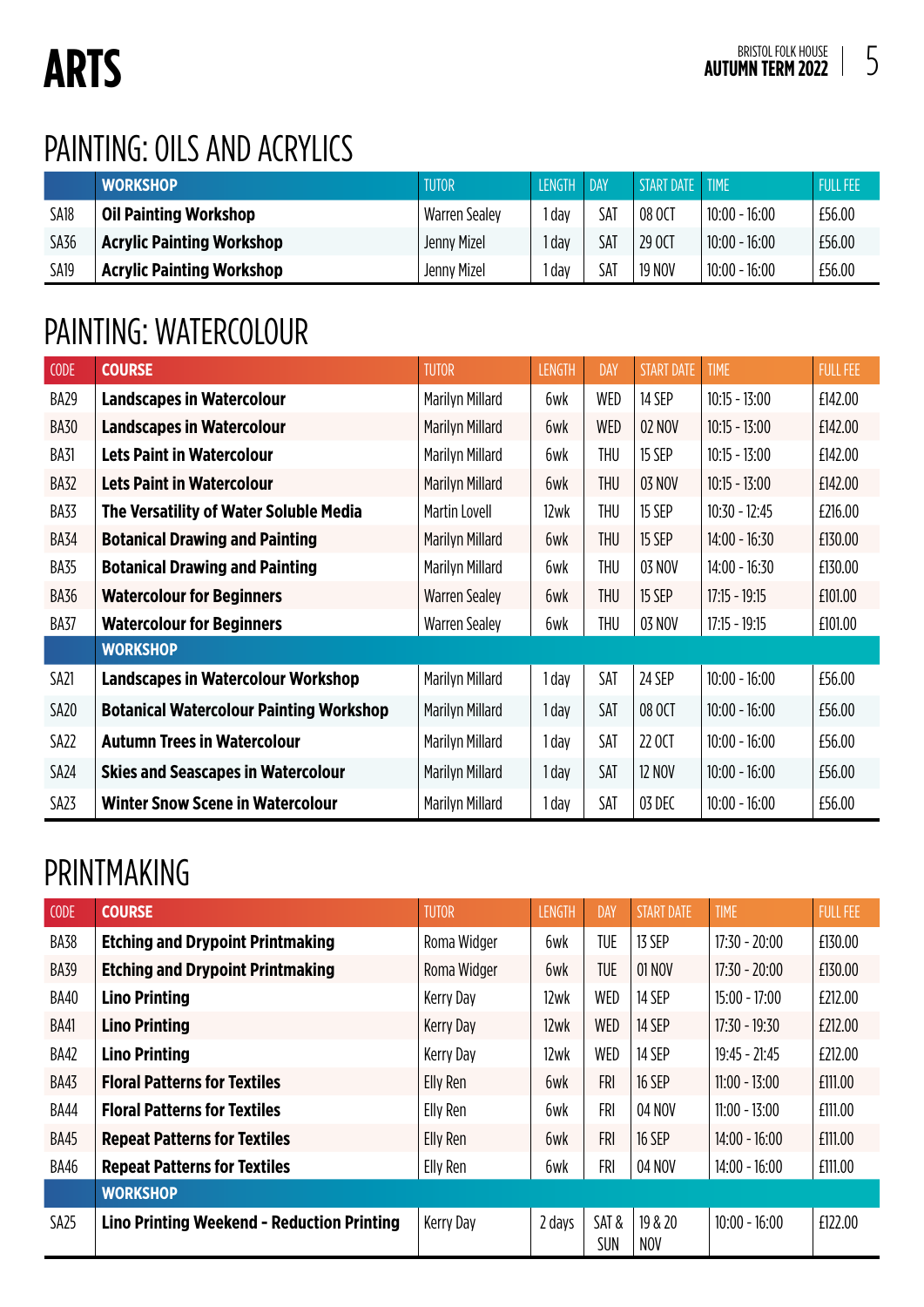# **ARTS**

#### SCULPTURE

| CODE             | <b>COURSE</b>                                  | <b>TUTOR</b> | I FNGTH | <b>DAY</b>         | <b>START DATE</b> | <b>TIME</b>     | <b>FULL FEE</b> |
|------------------|------------------------------------------------|--------------|---------|--------------------|-------------------|-----------------|-----------------|
| <b>BA47</b>      | <b>Exploring Mixed Media Sculpture</b>         | Barbara Ash  | 6wk     | <b>MON</b>         | 12 SEP            | $10:00 - 12:30$ | £135.00         |
| <b>BA48</b>      | <b>Exploring Mixed Media Sculpture</b>         | Barbara Ash  | 6wk     | <b>MON</b>         | 31 OCT            | $10:00 - 12:30$ | £135.00         |
|                  | <b>WORKSHOP</b>                                |              |         |                    |                   |                 |                 |
| SA <sub>26</sub> | <b>Creative Wire Sculpture</b>                 | Barbara Ash  | l dav   | SAT                | <b>12 NOV</b>     | $10:00 - 16:00$ | £61.00          |
| SA27             | <b>Exploring Mixed Media Sculpture Weekend</b> | Barbara Ash  | 2 days  | SAT&<br><b>SUN</b> | 03 & 04 DEC       | $10:00 - 16:00$ | £117.00         |

#### PHOTOGRAPHY

| <b>CODE</b>      | <b>COURSE</b>                                                  | <b>TUTOR</b>          | <b>LENGTH</b> | DAY        | <b>START DATE</b> | <b>TIME</b>     | <b>FULL FEE</b> |
|------------------|----------------------------------------------------------------|-----------------------|---------------|------------|-------------------|-----------------|-----------------|
| 0A50             | <b>Kitchen Photography from Home</b><br>(Online 3 week course) | Sophie Sherwood       | 3wk           | WED        | 02 NOV            | $19:00 - 21.00$ | £58.00          |
| <b>BA49</b>      | <b>Introduction to Digital Photography</b>                     | Lee Spencer-Fleet     | 6wk           | <b>FRI</b> | <b>16 SEP</b>     | $10:00 - 13:00$ | £144.00         |
|                  | <b>WORKSHOP</b>                                                |                       |               |            |                   |                 |                 |
| SA <sub>28</sub> | <b>Cyanotypes Photography Workshop</b>                         | <b>Martin Edwards</b> | 1 day         | SAT        | 01 OCT            | $10:00 - 16:00$ | £61.00          |
| SA29             | <b>Salt Printing Photography Workshop</b>                      | <b>Martin Edwards</b> | 1 day         | <b>SUN</b> | 02 OCT            | $10:00 - 16:00$ | £61.00          |
| SA30             | <b>Using your Digital Camera</b>                               | Lee Spencer-Fleet     | 1 day         | SAT        | 15 OCT            | $10:00 - 16:00$ | £56.00          |
| <b>SA31</b>      | <b>Mindful Photography</b>                                     | Adrian Wyatt          | 1 day         | SAT        | 22 OCT            | $10:00 - 16:00$ | £51.00          |
| SA37             | <b>Chemigram - Painting with chemistry</b>                     | Sophie Sherwood       | 1 day         | SAT        | 29 OCT            | $10:00 - 13:00$ | £32.50          |
| SA32             | <b>Chemigram - Painting with Chemistry</b>                     | Sophie Sherwood       | 1 day         | <b>SUN</b> | 06 NOV            | $10:00 - 13:00$ | £32.50          |
| SA33             | <b>Phytogram Workshop</b>                                      | Sophie Sherwood       | 1 day         | SAT        | <b>26 NOV</b>     | $10:00 - 12:00$ | £27.00          |
| SA34             | <b>Using your Digital Camera</b>                               | Lee Spencer-Fleet     | 1 day         | SAT        | <b>26 NOV</b>     | $10:00 - 16:00$ | £56.00          |
| SA35             | <b>Painting with Photographic Techniques</b>                   | Sophie Sherwood       | 1 day         | SAT        | 03 DEC            | $10:00 - 16:00$ | £61.00          |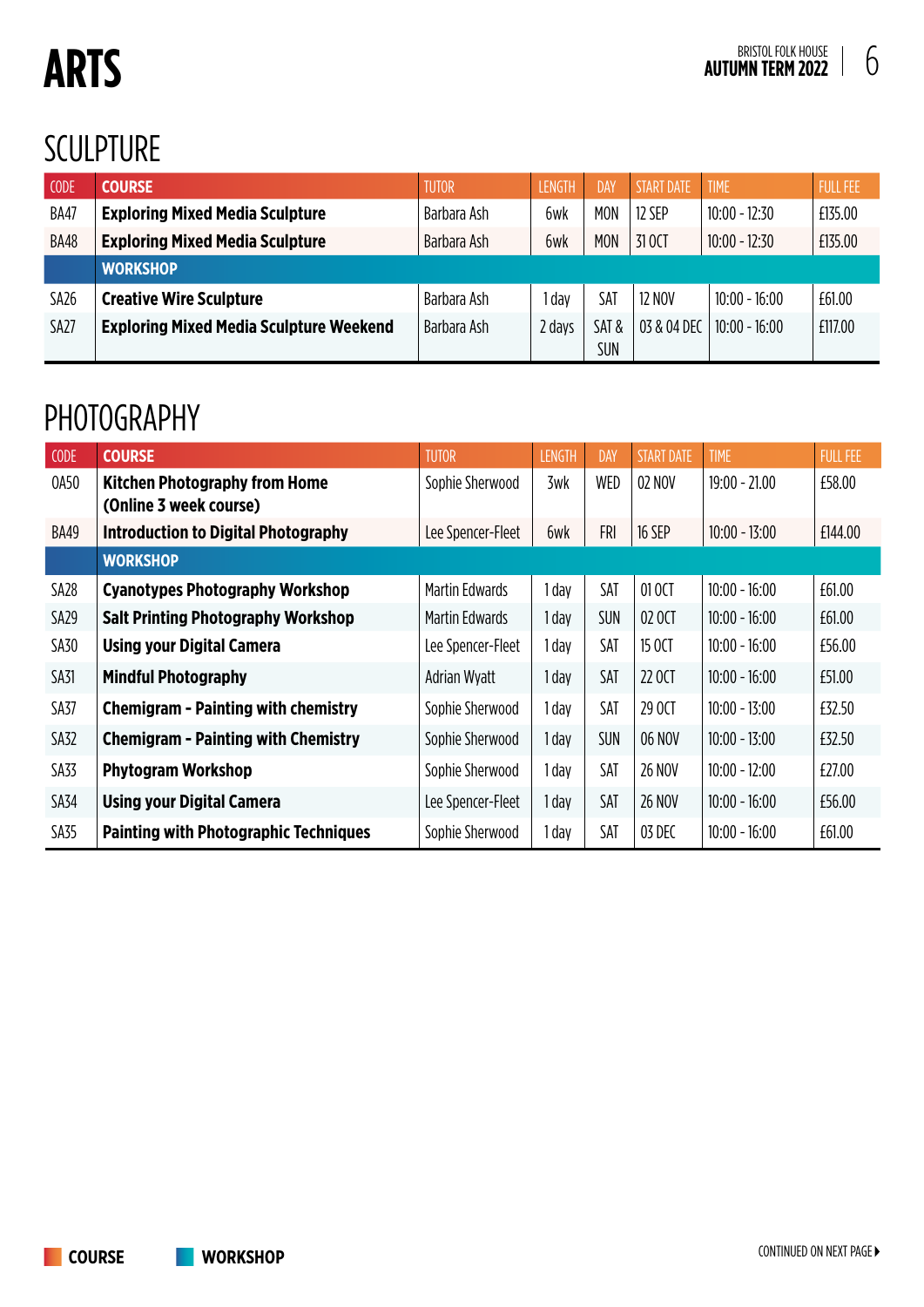# **CRAFTS**

#### SEWING: BEGINNERS

| <b>CODE</b>      | <b>COURSE</b>               | <b>TUTOR</b>   | <b>LENGTH</b> | <b>DAY</b> | <b>START DATE</b> | <b>TIME</b>     | <b>FULL FEE</b> |
|------------------|-----------------------------|----------------|---------------|------------|-------------------|-----------------|-----------------|
| <b>BC01</b>      | <b>Sewing for Beginners</b> | Margaret Crump | 6wks          | <b>MON</b> | 12 SEP            | $10:00 - 13:00$ | £159.00         |
| BC <sub>02</sub> | <b>Sewing for Beginners</b> | Margaret Crump | 6wks          | <b>MON</b> | 31 OCT            | $10:00 - 13:00$ | £159.00         |
| <b>BC03</b>      | <b>Sewing for Beginners</b> | Karen Reilly   | 12wks         | THU        | 15 SEP            | $17:30 - 19:30$ | £207.00         |
| BC04             | <b>Sewing for Beginners</b> | Karen Reilly   | 12wks         | <b>THU</b> | 15 SEP            | $19:45 - 21:45$ | £207.00         |

#### SEWING

| CODE             | <b>COURSE</b>                      | <b>TUTOR</b>        | <b>LENGTH</b> | DAY        | <b>START DATE</b> | <b>TIME</b>     | <b>FULL FEE</b> |
|------------------|------------------------------------|---------------------|---------------|------------|-------------------|-----------------|-----------------|
| BC <sub>05</sub> | <b>Dressmaking</b>                 | Karen Reilly        | 12wks         | <b>MON</b> | 12 SEP            | $17.30 - 19.30$ | £207.00         |
| <b>BC06</b>      | <b>Dressmaking</b>                 | <b>Karen Reilly</b> | 12wks         | <b>MON</b> | 12 SEP            | $19:45 - 21:45$ | £207.00         |
| BC07             | <b>Dressmaking</b>                 | Karen Reilly        | 12wks         | <b>TUE</b> | 13 SEP            | $14.00 - 16.00$ | £207.00         |
| BC <sub>08</sub> | <b>Dressmaking</b>                 | <b>Karen Reilly</b> | 12wks         | TUE        | 13 SEP            | $17:30 - 19:30$ | £207.00         |
| BCO9             | <b>Dressmaking</b>                 | Karen Reilly        | 12wks         | <b>TUE</b> | 13 SEP            | $19:45 - 21:45$ | £207.00         |
| <b>BC10</b>      | <b>Dressmaking All Levels</b>      | Lorraine Joseph     | 12wks         | WED        | 14 SEP            | $17:30 - 19:30$ | £207.00         |
| <b>BC11</b>      | <b>Dressmaking All Levels</b>      | Lorraine Joseph     | 12wks         | WED        | 14 SEP            | $19:45 - 21:45$ | £207.00         |
|                  | <b>WORKSHOP</b>                    |                     |               |            |                   |                 |                 |
| SC01             | Learn to Sew - Make a Bag in a Day | Karen Reilly        | 1 day         | SAT        | <b>10 SEP</b>     | $10:00 - 16.00$ | £51.00          |
| SCO2             | <b>Sewing Surgery</b>              | Karen Reilly        | 1 day         | SAT        | 15 OCT            | $10:00 - 16:00$ | £51.00          |
| SCO <sub>3</sub> | <b>Handmade Lingerie Workshop</b>  | Lorraine Joseph     | 1 day         | SAT        | <b>12 NOV</b>     | $10:00 - 16:00$ | £56.00          |

#### FABRIC CRAFT

| CODE        | <b>WORKSHOP</b>             | <b>TUTOR</b>  | <b>LENGTH</b> | DAY        | <b>START DATE</b> | <b>TIME</b>     | <b>FULL FEE</b> |
|-------------|-----------------------------|---------------|---------------|------------|-------------------|-----------------|-----------------|
| <b>SC04</b> | <b>Shibori Workshop</b>     | Rhyannan Hall | l dav         | SAT        | 22 OCT            | $10:00 - 16:00$ | £66.00          |
| SC05        | <b>Natural Dye Workshop</b> | Rhyannan Hall | I day         | <b>SUN</b> | 04 DEC            | $10:00 - 16:00$ | £66.00          |

#### WOOL CRAFTS

| <b>CODE</b> | COURSE                           | TUTOR                 | <b>LENGTH</b> | <b>DAY</b> | <b>START DATE</b> | <b>TIME</b>     | <b>FULL FEE</b> |
|-------------|----------------------------------|-----------------------|---------------|------------|-------------------|-----------------|-----------------|
| <b>BC12</b> | <b>Knitting and Crochet</b>      | <b>Shirley Downey</b> | 6wk           | <b>MON</b> | 12 SFP            | 19:45 - 21:45   | £96.00          |
| <b>BC13</b> | <b>Knitting and Crochet</b>      | <b>Shirley Downey</b> | 6wk           | <b>MON</b> | 31 OCT            | $19:45 - 21:45$ | £96.00          |
| 0C14        | Introduction to Weaving (Online) | Jackie Bennett        | 6wk           | <b>SUN</b> | 18 SEP            | $11:00 - 13:00$ | £141.00         |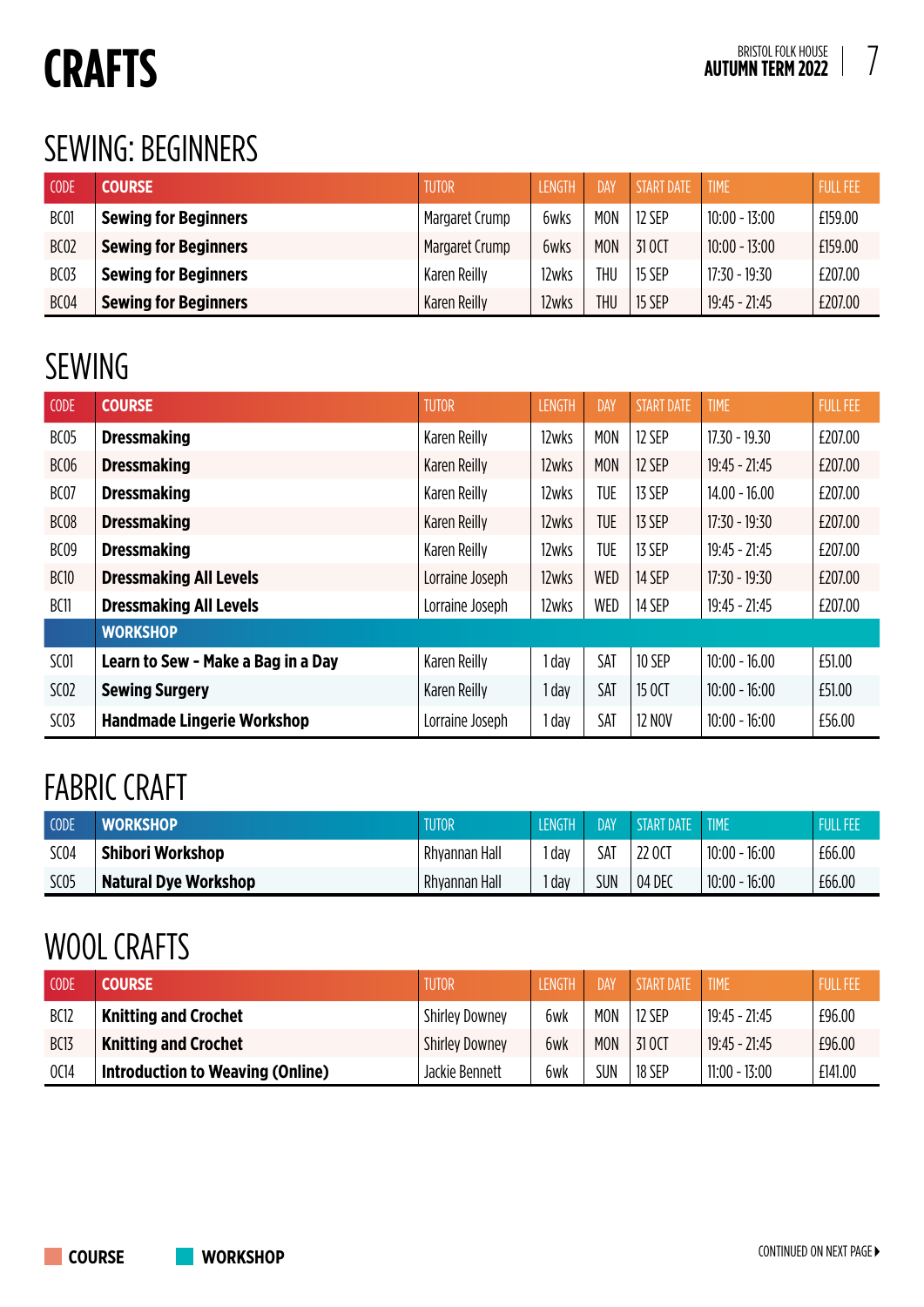# **CRAFTS**

#### WOOL CRAFTS CONTINUED

| <b>CODE</b>     | <b>WORKSHOP</b>                                            | <b>TUTOR</b>          | <b>LENGTH</b> | DAY        | <b>START DATE</b> | <b>TIME</b>     | <b>FULL FEE</b> |
|-----------------|------------------------------------------------------------|-----------------------|---------------|------------|-------------------|-----------------|-----------------|
| S <sub>06</sub> | <b>Knitting and Crochet Workshop</b>                       | <b>Shirley Downey</b> | I day         | <b>SAT</b> | 17 SEP            | $10.00 - 16:00$ | £51.00          |
| 0 <sub>07</sub> | Mini Weaving Workshop - Trees and Land-<br>scapes (Online) | Jackie Bennett        | 1 day         | <b>SAT</b> | 08 OCT            | $10:30 - 12:30$ | £62.00          |
| SC27            | <b>Macrame Plant Hanger</b>                                | Harriet Wheatley      | l dav         | <b>SAT</b> | <b>12 NOV</b>     | $10:00 - 13:00$ | £30.50          |
| <b>SC08</b>     | <b>Crochet Squares and Blankets</b>                        | <b>Shirley Downey</b> | 1 day         | SAT        | <b>19 NOV</b>     | $10:00 - 16:00$ | £51.00          |
| SCO9            | <b>Customise a Fun Christmas Jumper</b><br>with Crochet    | Cristina Valladares   | l dav         | <b>SAT</b> | 03 DEC            | $10:00 - 16:00$ | £61.00          |
| SC28            | <b>Macrame Wall Hanging</b>                                | Harriet Wheatley      | 1 day         | <b>SUN</b> | 04 DEC            | $10:00 - 16:00$ | £56.00          |
| SC10            | <b>Christmas Crochet Decorations</b>                       | Cristina Valladares   | I day         | <b>SAT</b> | <b>10 DEC</b>     | $10:00 - 16:00$ | £61.00          |

#### SILVERSMITHING

| <b>CODE</b>      | <b>COURSE</b>                             | <b>TUTOR</b>           | <b>LENGTH</b> | DAY                | <b>START DATE</b>     | <b>TIME</b>     | <b>FULL FEE</b> |
|------------------|-------------------------------------------|------------------------|---------------|--------------------|-----------------------|-----------------|-----------------|
| <b>BC15</b>      | <b>Silver Jewellery Making Techniques</b> | Iona Hall              | 6wks          | <b>MON</b>         | 12 SEP                | $17:30 - 19:30$ | £131.00         |
| <b>BC16</b>      | <b>Silver Jewellery Making Techniques</b> | <b>Iona Hall</b>       | 6wks          | <b>MON</b>         | 31 OCT                | $17:30 - 19:30$ | £131.00         |
| BC17             | <b>Silver Jewellery Making Techniques</b> | lona Hall              | 6wks          | <b>MON</b>         | 12 SEP                | $19:45 - 21:45$ | £131.00         |
| BC <sub>18</sub> | <b>Silver Jewellery Making Techniques</b> | lona Hall              | 6wks          | <b>MON</b>         | 31 OCT                | $19:45 - 21:45$ | £131.00         |
| <b>BC19</b>      | <b>Silver Jewellery Making Techniques</b> | <b>Heather Coleman</b> | 12wks         | THU                | 15 SEP                | $17:15 - 19:15$ | £257.00         |
| <b>BC20</b>      | <b>Silver Jewellery Making Techniques</b> | <b>Heather Coleman</b> | 12wks         | THU                | 15 SEP                | $19:30 - 21:30$ | £257.00         |
|                  | <b>WORKSHOP</b>                           |                        |               |                    |                       |                 |                 |
| SC11             | <b>Silver Ring in a Day</b>               | lona Hall              | 1 day         | SAT                | <b>10 SEP</b>         | $10:00 - 16:00$ | £86.00          |
| SC12             | <b>Silver Ring in a Day</b>               | <b>Heather Coleman</b> | 1 day         | SAT                | 17 SEP                | $10:00 - 16:00$ | £86.00          |
| SC13             | <b>Silver Spinner Ring Workshop</b>       | Heather Coleman        | 2 days        | SAT&<br><b>SUN</b> | 05 & 06<br><b>NOV</b> | $10:00 - 16:00$ | £157.00         |

#### WOOD CRAFTS

| CODE        | <b>COURSE</b>                         | <b>TUTOR</b>  | <b>LENGTH</b> | DAY        | <b>START DATE</b> | <b>TIME</b>     | <b>FULL FEE</b> |
|-------------|---------------------------------------|---------------|---------------|------------|-------------------|-----------------|-----------------|
| <b>BC21</b> | <b>Woodcarving Course</b>             | Daniel Bendel | 6wk           | THU        | 15 SEP            | $10:30 - 12:30$ | £106.00         |
| BC22        | <b>Woodcarving Course</b>             | Daniel Bendel | 6wk           | <b>THU</b> | 03 NOV            | $10:30 - 12:30$ | £106.00         |
| <b>BC23</b> | <b>Introduction to Basket Weaving</b> | Sarah Edwards | 6wk           | THU        | 15 SEP            | $19:30 - 21:30$ | £126.00         |
|             | <b>WORKSHOP</b>                       |               |               |            |                   |                 |                 |
| SC14        | <b>Willow Moon Gazing Hare</b>        | Sarah Edwards | I day         | SAT        | 01 OCT            | $10:00 - 16:00$ | £66.00          |
| SC15        | <b>Letter Cutting Wood Workshop</b>   | Daniel Bendel | I day         | SAT        | 22 OCT            | $10:00 - 16:00$ | £61.00          |
| SC16        | <b>Willow Reindeer Sculpture</b>      | Sarah Edwards | day           | <b>SAT</b> | 03 DEC            | $10:00 - 16:00$ | £66.00          |
| SC17        | <b>Willow Reindeer Sculpture</b>      | Sarah Edwards | i day         | SUN        | 04 DEC            | $10:00 - 16:00$ | £66.00          |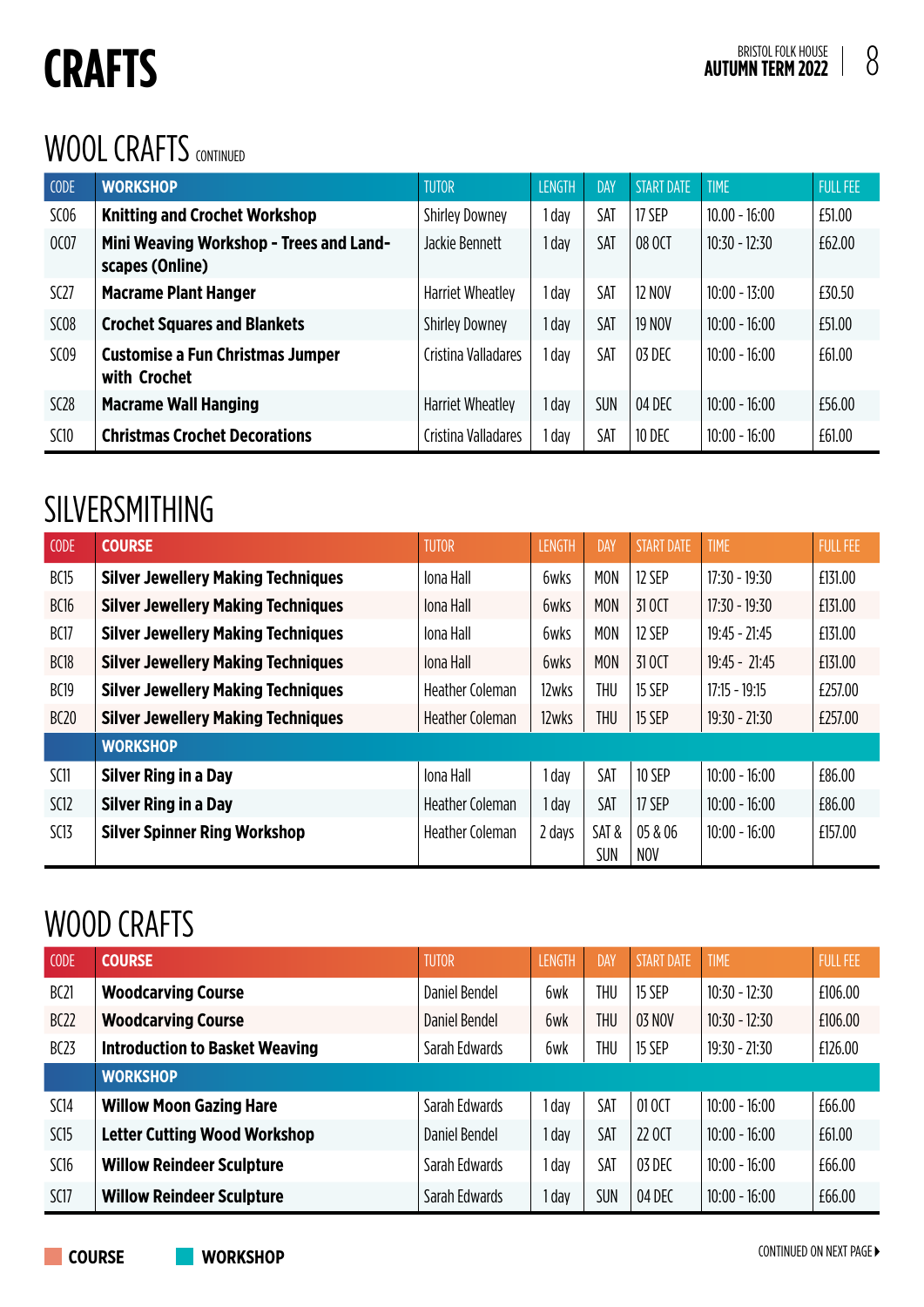#### MOSAIC

| CODE        | <b>WORKSHOP</b>        | <b>TUTOR</b>   | LENGTH | <b>DAY</b> | <b>START DATE</b> | . TIME          | <b>FULL FEE</b> |
|-------------|------------------------|----------------|--------|------------|-------------------|-----------------|-----------------|
| <b>SC18</b> | <b>Mosaic Workshop</b> | Frankie Hudson | day    | SAT        | 15 OCT            | $10:00 - 16:00$ | £66.00          |
| SC29        | <b>Mosaic Workshop</b> | Frankie Hudson | day    | SAT        | 29 OCT            | $10:00 - 16:00$ | £66.00          |

#### SKETCHING AND CALLIGRAPHY

| <b>CODE</b> | <b>WORKSHOP</b>                       | <b>TUTOR</b> | <b>LENGTH</b> | DAY        | START DATE    | <b>TIME</b>     | <b>FULL FEE</b> |
|-------------|---------------------------------------|--------------|---------------|------------|---------------|-----------------|-----------------|
| SC20        | <b>Modern Calligraphy</b>             | Neil Ingham  | dav           | SAT        | 05 NOV        | $10:00 - 16:00$ | £61.00          |
| SC22        | Sketch a Bristol Scene on a Lampshade | Lisa Malyon  | day           | <b>SUN</b> | <b>20 NOV</b> | $10.00 - 12:30$ | £31.25          |
| SC23        | Sketch a Bristol Scene on a Lampshade | Lisa Malyon  | day           | <b>SUN</b> | <b>20 NOV</b> | $13:30 - 16:00$ | £31.25          |
| SC21        | <b>Roundhand Calligraphy</b>          | Neil Ingham  | day           | SAT        | 03 DEC        | $10:00 - 16:00$ | £61.00          |

#### STAINED GLASS

| <b>CODE</b> | <b>COURSE</b>                                     | <b>TUTOR</b>   | <b>LENGTH</b> | <b>DAY</b> | <b>START DATE</b> | <b>TIME</b>     | <b>FULL FEE</b> |
|-------------|---------------------------------------------------|----------------|---------------|------------|-------------------|-----------------|-----------------|
| <b>BC24</b> | <b>Copper Foiling</b>                             | Simon Alderson | 6wk           | TUE        | 13 SEP            | $10:00 - 12:30$ | £155.00         |
| <b>BC25</b> | <b>Copper Foiling</b>                             | Simon Alderson | 6wk           | TUE        | 01 NOV            | $10:00 - 12:30$ | £155.00         |
| <b>BC26</b> | <b>Stained Glass</b>                              | Simon Alderson | 6wk           | TUE        | 13 SEP            | $13:30 - 16:00$ | £155.00         |
| <b>BC27</b> | <b>Stained Glass</b>                              | Simon Alderson | 6wk           | TUE        | 01 NOV            | $13:30 - 16:00$ | £155.00         |
|             | <b>WORKSHOP</b>                                   |                |               |            |                   |                 |                 |
| SC25        | <b>Stained Glass Mirror Taster Day</b>            | Simon Alderson | day           | SAT        | 24 SEP            | $10:00 - 16:00$ | £76.00          |
| SC24        | <b>Stained Glass Taster Day</b>                   | Simon Alderson | day           | SAT        | 08 OCT            | $10:00 - 16:00$ | £76.00          |
| SC26        | <b>Christmas Decorations Day (Copper Foiling)</b> | Simon Alderson | day           | SAT        | <b>12 NOV</b>     | $10:00 - 16:00$ | £76.00          |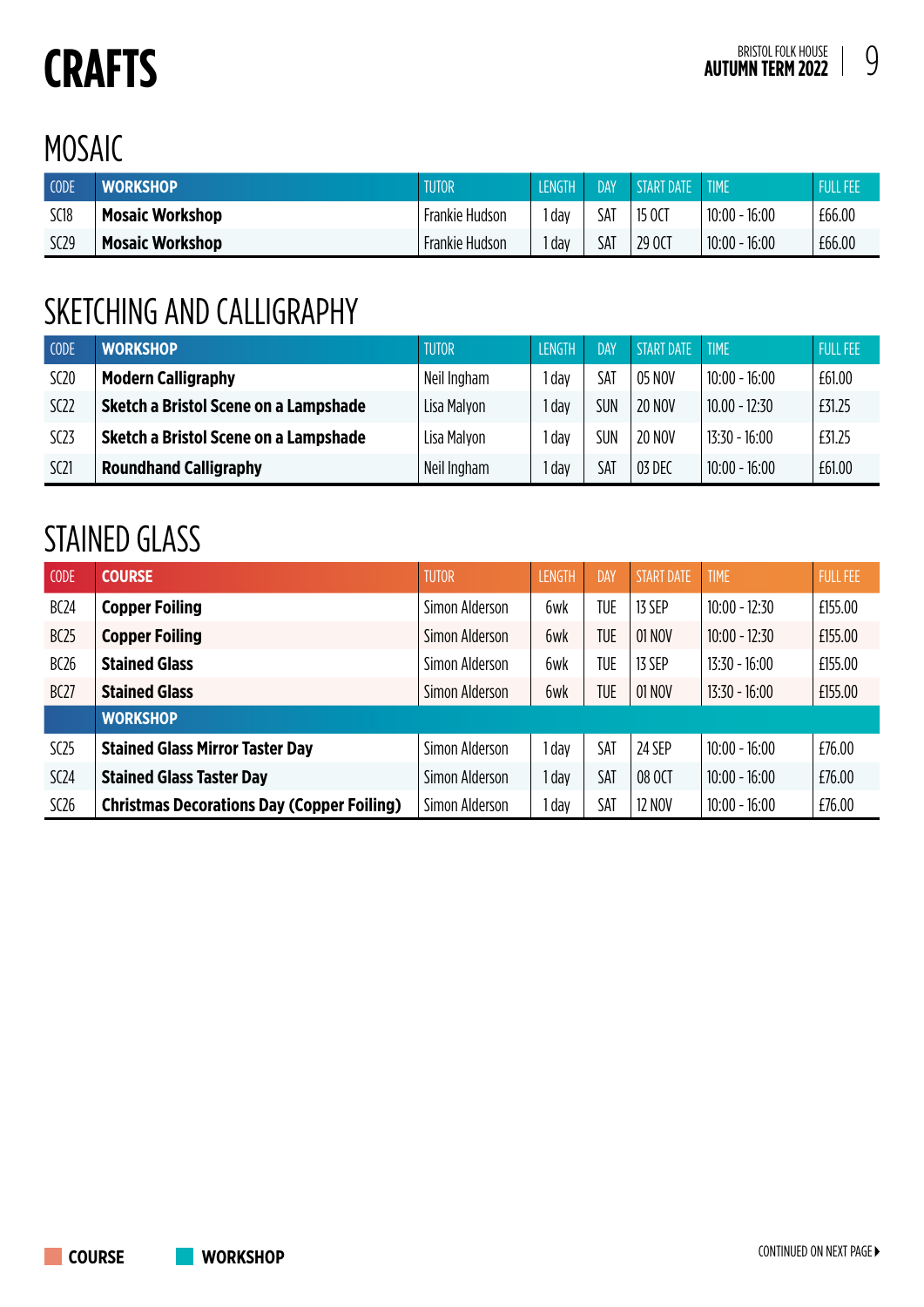# **POTTERY**

#### BEGINNERS

| CODE             | <b>COURSE</b>             | <b>TUTOR</b>      | <b>LENGTH</b> | DAY        | START DATE    | <b>TIME</b>     | <b>FULL FEE</b> |
|------------------|---------------------------|-------------------|---------------|------------|---------------|-----------------|-----------------|
| <b>BP01</b>      | <b>Pottery: Beginners</b> | Margaret Crump    | 12wks         | WED        | 14 SEP        | $10:00 - 12:30$ | £365.00         |
| BP <sub>02</sub> | <b>Pottery: Beginners</b> | Margaret Crump    | 12wks         | <b>WED</b> | 14 SEP        | $19:45 - 21:45$ | £292.00         |
| <b>BP03</b>      | <b>Pottery: Beginners</b> | Rebecca O'Farrell | 12wks         | <b>THU</b> | <b>15 SEP</b> | $17:30 - 19:30$ | £292.00         |
| BP04             | <b>Pottery: Beginners</b> | Jo Young          | 12wks         | <b>FRI</b> | <b>16 SEP</b> | $10:00 - 13:00$ | £438.00         |

#### MULTI LEVEL

| <b>CODE</b> | <b>COURSE</b>                              | <b>TUTOR</b>        | <b>LENGTH</b> | DAY        | <b>START DATE</b> | <b>TIME</b>     | <b>FULL FEE</b> |
|-------------|--------------------------------------------|---------------------|---------------|------------|-------------------|-----------------|-----------------|
| BP05        | <b>Pottery: Maker's Practice Morning</b>   | Steve Carter        | 6wks          | <b>MON</b> | 12 SEP            | $10:00 - 13:00$ | £184.00         |
| BP06        | <b>Pottery: Maker's Practice Morning</b>   | Steve Carter        | 6wks          | <b>MON</b> | 31 OCT            | $10:00 - 13:00$ | £184.00         |
| BP07        | <b>Pottery: Maker's Practice Afternoon</b> | Steve Carter        | 6wks          | <b>MON</b> | 12 SEP            | $14:00 - 17:00$ | £184.00         |
| BP08        | <b>Pottery: Maker's Practice Afternoon</b> | <b>Steve Carter</b> | 6wks          | <b>MON</b> | 31 OCT            | $14:00 - 17:00$ | £184.00         |
| BP09        | <b>Pottery: Day Studio</b>                 | Sam Hallett         | 6wks          | <b>TUE</b> | 13 SEP            | $10:00 - 16:00$ | £363.00         |
| BP10        | <b>Pottery: Day Studio</b>                 | Sam Hallett         | 6wks          | <b>TUE</b> | 01 NOV            | $10:00 - 16:00$ | £363.00         |
| BP11        | <b>Pottery: Improvers</b>                  | Margaret Crump      | 12wks         | <b>MON</b> | 12 SEP            | $18:00 - 21:00$ | £398.00         |
| BP12        | <b>Pottery: Improvers</b>                  | Margaret Crump      | 12wks         | WED        | 14 SEP            | $17:30 - 19:30$ | £267.00         |
| BP13        | <b>Pottery: Improvers</b>                  | Roger Owen          | 12wks         | THU        | <b>15 SEP</b>     | $19:45 - 21:45$ | £267.00         |
| BP14        | <b>Pottery: Improvers</b>                  | Sam Hallett         | 12wks         | <b>TUE</b> | 13 SEP            | $18:00 - 21:00$ | £398.00         |

#### POTTERY WORKSHOPS

| <b>CODE</b>      | <b>WORKSHOP</b>                                                   | <b>TUTOR</b>      | <b>LENGTH</b> | <b>DAY</b> | <b>START DATE</b> | <b>TIME</b>     | <b>FULL FEE</b> |
|------------------|-------------------------------------------------------------------|-------------------|---------------|------------|-------------------|-----------------|-----------------|
| <b>SP01</b>      | <b>Pottery: Throwing and Turning Taster</b>                       | Roger Owen        | l dav         | SAT        | 17 SEP            | $10:00 - 16:00$ | £81.00          |
| SP <sub>02</sub> | <b>Wild Clay Garden Lanterns</b><br>(From the Pond into the Fire) | Steve Carter      | l dav         | SAT        | 24 SEP            | $10:00 - 16:00$ | £76.00          |
| SP <sub>03</sub> | <b>Beginners Pottery: Two Day Course</b>                          | Margaret Crump    | 2 days        | <b>SAT</b> | 01 & 15 OCT       | $10:00 - 16:00$ | £147.00         |
| SP04             | <b>Pottery: Throwing and Turning Taster</b>                       | Jo Young          | l day         | <b>SUN</b> | 02 OCT            | $10:00 - 16:00$ | £81.00          |
| SP05             | <b>Pottery: Pattern Pots</b>                                      | Jessica Thorn     | day           | SAT        | 08 OCT            | $10:00 - 16:00$ | £76.00          |
| SP10             | <b>Pottery: Throwing and Turning Taster</b>                       | Roger Owen        | l dav         | SAT        | 29 OCT            | $10:00 - 16:00$ | £81.00          |
| SP <sub>06</sub> | <b>Pottery: Four Pots in a Day</b>                                | Rebecca O'Farrell | day           | SAT        | 05 NOV            | $10:00 - 16:00$ | £76.00          |
| SP07             | <b>Pottery: Four Pots in a Day</b>                                | Jo Young          | l day         | <b>SUN</b> | 06 NOV            | $10:00 - 16:00$ | £76.00          |
| SP <sub>08</sub> | <b>Ceramics Design Workshop</b>                                   | Jessica Thorn     | l day         | SAT        | <b>12 NOV</b>     | $10:00 - 16:00$ | £76.00          |
| SP <sub>09</sub> | <b>Pottery: Open Pottery Workshop</b>                             | Margaret Crump    | 1 day         | SAT        | <b>19 NOV</b>     | $10:00 - 16:00$ | £76.00          |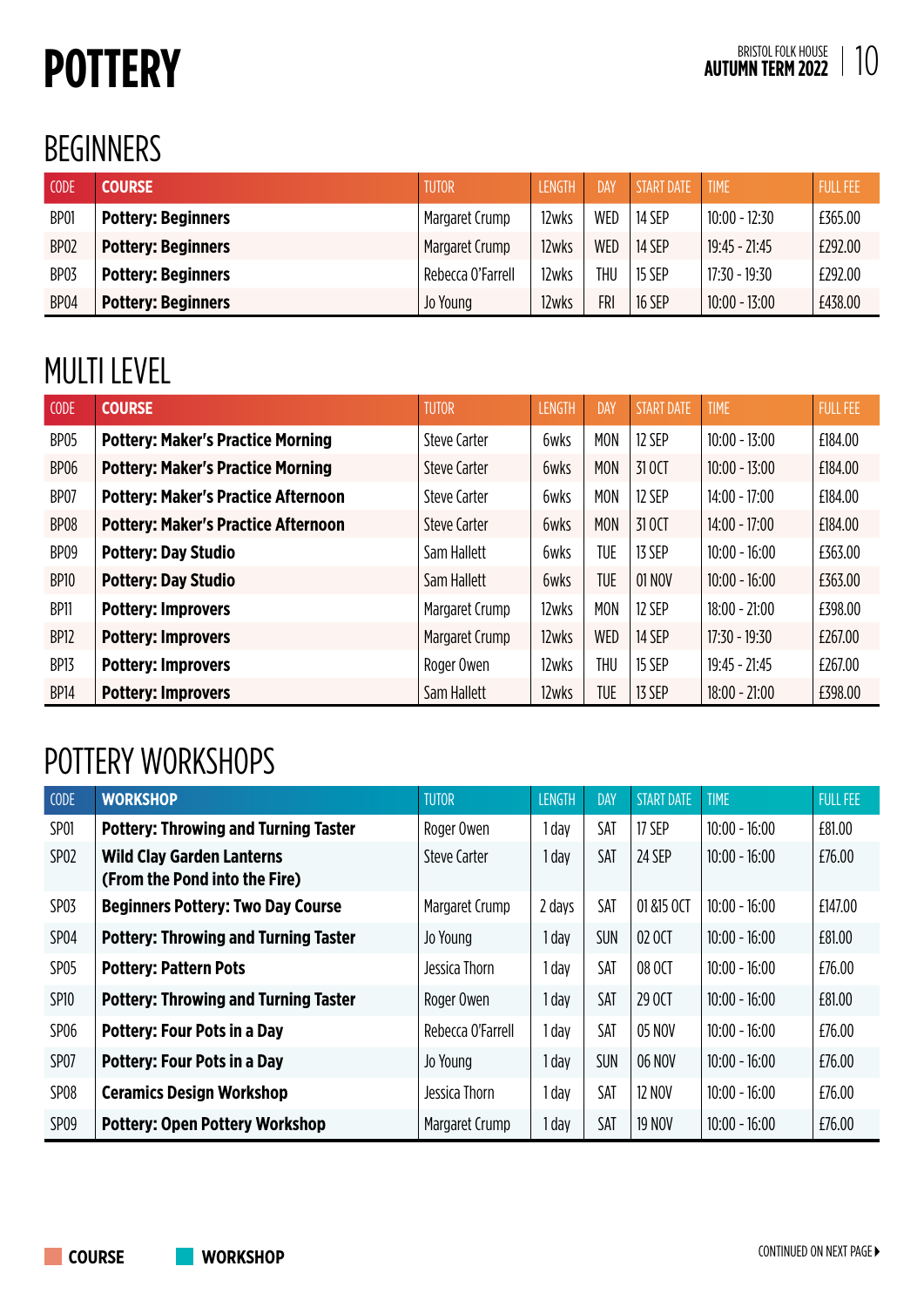# **MUSIC, DANCE AND PERFORMANCE**

#### DANCE

| <b>CODE</b>      | <b>COURSE</b>                                                     | <b>TUTOR</b>           | <b>LENGTH</b> | DAY        | <b>START DATE</b> | <b>TIME</b>     | <b>FULL FEE</b> |
|------------------|-------------------------------------------------------------------|------------------------|---------------|------------|-------------------|-----------------|-----------------|
| BD01             | <b>Circle Dancing</b>                                             | <b>Christine Power</b> | 12wk          | <b>MON</b> | 12 SEP            | $13:30 - 15:00$ | £144.00         |
| BD <sub>02</sub> | <b>Circle Dancing</b>                                             | <b>Christine Power</b> | 12wk          | <b>MON</b> | 12 SEP            | $16:00 - 17:00$ | £96.00          |
| BD03             | <b>Strictly Dance (Solo)</b>                                      | Norma Daykin           | 12wk          | <b>MON</b> | 12 SEP            | $18:00 - 19:00$ | £96.00          |
| BD04             | <b>Belly Dancing</b>                                              | Ting Ting Wu           | 6wk           | <b>MON</b> | 12 SEP            | 19:45 - 20:45   | £48.00          |
| BD05             | <b>Line Dancing Beginner</b>                                      | <b>Christine Power</b> | 6wk           | <b>TUE</b> | 01 NOV            | 12:00 - 13:00   | £48.00          |
| BD06             | <b>Line Dancing Intermediate</b>                                  | <b>Christine Power</b> | 12wk          | <b>MON</b> | 12 SEP            | 10:30 - 11:30   | £96.00          |
| BD07             | <b>Line Dancing Advanced</b>                                      | <b>Christine Power</b> | 12wk          | WED        | 14 SEP            | $10:30 - 11:30$ | £96.00          |
| BD08             | <b>Line Dancing Advanced</b>                                      | <b>Christine Power</b> | 12wk          | THU        | 15 SEP            | $10:00 - 11:00$ | £96.00          |
| BD09             | <b>Line Dancing Multi level</b>                                   | <b>Christine Power</b> | 12wk          | THU        | 15 SEP            | $11:15 - 12:15$ | £96.00          |
| BD10             | <b>Line Dancing Advanced Plus</b>                                 | <b>Christine Power</b> | 12wk          | THU        | 15 SEP            | $12:30 - 13:30$ | £96.00          |
|                  | <b>WORKSHOP</b>                                                   |                        |               |            |                   |                 |                 |
| SD <sub>01</sub> | <b>Belly Dance Workshop</b>                                       | Ting Ting Wu           | 1 day         | SAT        | 10 SEP            | $10:00 - 12:00$ | £17.00          |
| SD <sub>02</sub> | <b>Beyonce Dance Workshop</b>                                     | Claire Phipps          | 1 day         | SAT        | 17 SEP            | $13:30 - 15:30$ | £17.00          |
| SD <sub>04</sub> | <b>20s Charleston for Beginners Workshop</b>                      | Claire Phipps          | 1 day         | SAT        | 17 SEP            | $10:30 - 12:30$ | £22.00          |
| SD <sub>03</sub> | <b>Feel the Beat: Introduction to Music Theory</b><br>for Dancers | Norma Daykin           | 1 day         | SAT        | 08 OCT            | $10:00 - 13:00$ | £25.50          |
| SD17             | <b>Rocky Horror (Halloween Themed)</b><br><b>Dance Workshop</b>   | <b>Claire Phipps</b>   | 1 day         | SAT        | 29 OCT            | $10:30 - 12:30$ | £22.00          |

#### **GUITAR**

| CODE             | <b>COURSE</b>                                          | <b>TUTOR</b>        | <b>LENGTH</b> | <b>DAY</b> | <b>START DATE</b> | <b>TIME</b>     | <b>FULL FEE</b> |
|------------------|--------------------------------------------------------|---------------------|---------------|------------|-------------------|-----------------|-----------------|
| BD <sub>11</sub> | <b>Guitar: Beginners</b>                               | <b>Steve Haynes</b> | 12wk          | <b>WED</b> | 14 SEP            | $17:30 - 18:30$ | £96.00          |
| BD12             | <b>Guitar Beginners Continued</b>                      | Joel Bobrucki       | 12wk          | <b>THU</b> | <b>15 SEP</b>     | $18:45 - 19:45$ | £96.00          |
| BD13             | <b>Guitar Improvers</b>                                | Joel Bobrucki       | 12wk          | <b>THU</b> | <b>15 SEP</b>     | $17:30 - 18:30$ | £96.00          |
| BD <sub>14</sub> | <b>Guitar: Extended</b>                                | <b>Steve Haynes</b> | 6wk           | <b>WED</b> | 14 SEP            | $14:30 - 16.30$ | £96.00          |
| BD <sub>15</sub> | <b>Guitar: Extended</b>                                | <b>Steve Haynes</b> | 6wk           | <b>WED</b> | 02 NOV            | $14:30 - 16:30$ | £96.00          |
|                  | <b>WORKSHOP</b>                                        |                     |               |            |                   |                 |                 |
| SD <sub>05</sub> | <b>Music Theory for Guitarists Workshop</b>            | <b>Steve Haynes</b> | day           | SAT        | 08 OCT            | $10:00 - 16:00$ | £51.00          |
| SD <sub>06</sub> | <b>Blues Guitar: Improvising, Theory and Technique</b> | <b>Steve Haynes</b> | day           | SAT        | <b>19 NOV</b>     | $10:00 - 16:00$ | £51.00          |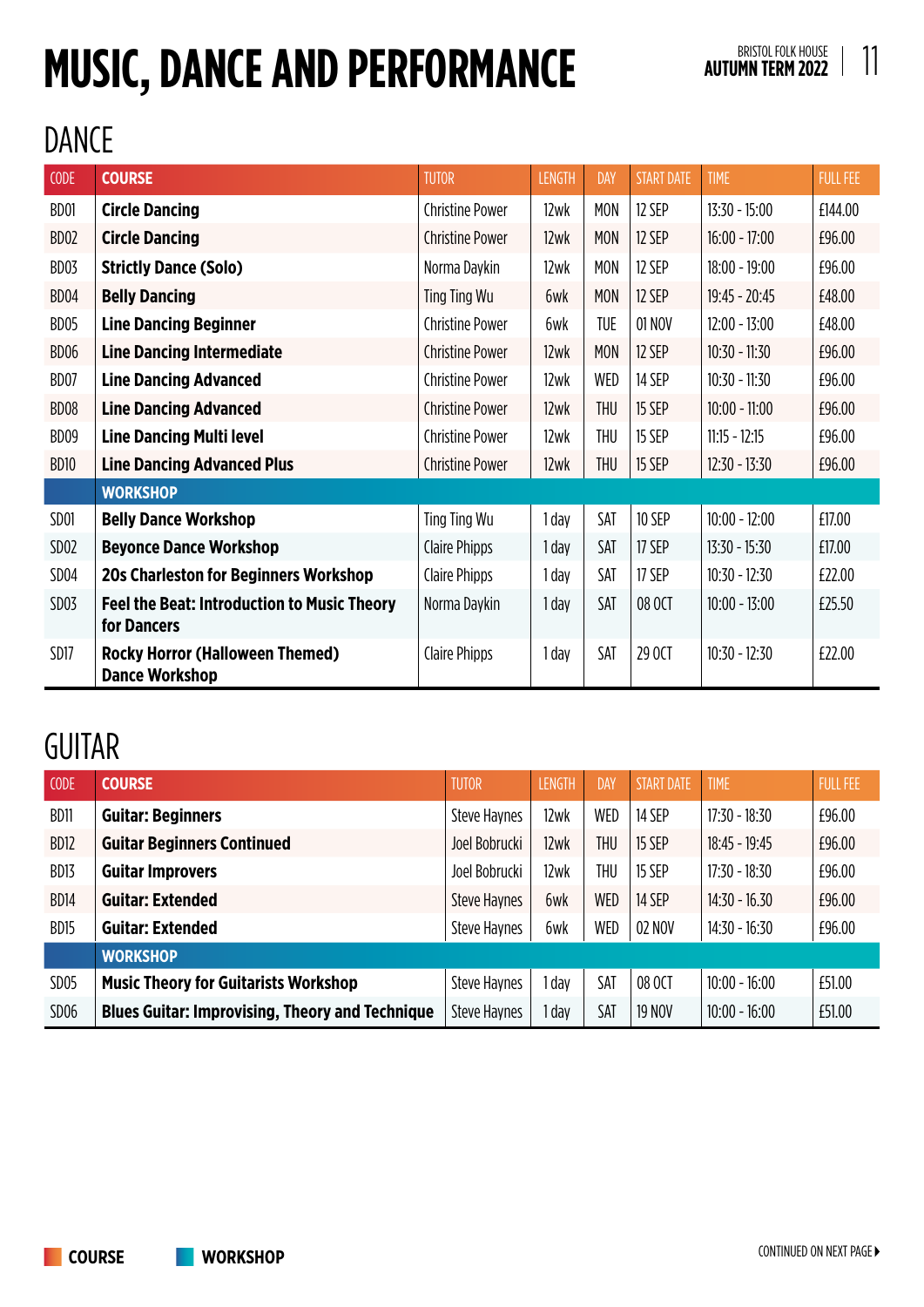# **MUSIC, DANCE AND PERFORMANCE**

#### UKULELE, HARMONICA AND RECORDER

| <b>CODE</b>      | <b>COURSE</b>                       | <b>TUTOR</b>       | <b>LENGTH</b> | <b>DAY</b>         | <b>START DATE</b>     | <b>TIME</b>     | <b>FULL FEE</b> |
|------------------|-------------------------------------|--------------------|---------------|--------------------|-----------------------|-----------------|-----------------|
| BD <sub>16</sub> | <b>Ukulele for Beginners</b>        | <b>Ben Searle</b>  | 6wk           | <b>THU</b>         | <b>15 SEP</b>         | $14:00 - 15:00$ | £48.00          |
| BD17             | <b>Ukulele for Beginners</b>        | <b>Ben Searle</b>  | 6wk           | <b>THU</b>         | 03 NOV                | $14:00 - 15:00$ | £48.00          |
| BD <sub>18</sub> | <b>Ukulele Club</b>                 | <b>Ben Searle</b>  | 6wk           | <b>THU</b>         | <b>15 SEP</b>         | $15:30 - 16:30$ | £48.00          |
| BD <sub>20</sub> | <b>Ukulele Club</b>                 | <b>Ben Searle</b>  | 6wk           | <b>THU</b>         | <b>03 NOV</b>         | $15:30 - 16:30$ | £48.00          |
|                  | <b>WORKSHOP</b>                     |                    |               |                    |                       |                 |                 |
| SD07             | <b>Beginners Harmonica Workshop</b> | Aidan Sheehan      | 1 day         | SAT                | 24 SEP                | $10:00 - 16:00$ | £51.00          |
| SD <sub>09</sub> | <b>Ukulele Club</b>                 | <b>Ben Searle</b>  | I dav         | SAT                | 08 OCT                | $13:30 - 16:30$ | £25.50          |
| SD <sub>08</sub> | <b>Beginners Recorder</b>           | Jennifer Mackerras | l dav         | <b>SAT</b>         | 05 NOV                | $13:30 - 16:00$ | £21.25          |
| SD <sub>16</sub> | <b>Jug Band Weekend</b>             | Aidan Sheehan      | 2 days        | SAT&<br><b>SUN</b> | 05 & 06<br><b>NOV</b> | $10:00 - 16:00$ | £102.00         |
| SD <sub>10</sub> | <b>Christmas Ukulele Edition</b>    | <b>Ben Searle</b>  | , day         | SAT                | 10 DEC                | $13:00 - 16:00$ | £25.50          |

#### **COMEDY**

| <b>CODE</b>      | <b>COURSE</b>                                                   | <b>TUTOR</b>     | <b>LENGTH</b> | <b>DAY</b> | <b>START DATE</b> | <b>TIME</b>     | <b>FULL FEE</b> |
|------------------|-----------------------------------------------------------------|------------------|---------------|------------|-------------------|-----------------|-----------------|
| SD <sub>11</sub> | Session 1:<br>Introduction to Writing Stand up Comedy           | Alexander Farrow | day           | <b>SUN</b> | 02 OCT            | $13:00 - 16:00$ | £25.50          |
| SD <sub>12</sub> | <b>Session 2:</b><br>Introduction to Performing Stand up Comedy | Alexander Farrow | day           | <b>SUN</b> | <b>20 NOV</b>     | $13:00 - 16:00$ | £25.50          |

#### SINGING

| CODE             | <b>COURSE</b>                             | TUTOR         | I FNGTH | DAY        | <b>START DATE</b> | <b>TIME</b>     | <b>FULL FEE</b> |
|------------------|-------------------------------------------|---------------|---------|------------|-------------------|-----------------|-----------------|
|                  | <b>Folk House Choir</b>                   | Nonny Tabbush | 12wk    | <b>TUE</b> | 13 SEP            | $19:00 - 21:00$ | <b>VARIES</b>   |
|                  | <b>WORKSHOP</b>                           |               |         |            |                   |                 |                 |
| SD <sub>13</sub> | <b>Creative Songwriting and Voiceplay</b> | Laura Goucher | day     | SAT        | 01 OCT            | $10:00 - 16:00$ | £51.00          |

#### **CIRCUS**

| <b>CODE</b>      | <b>WORKSHOP</b>                                    | <b>TUTOR</b>  | <b>LENGTH</b> | DAY <sup></sup> | START DATE | TIME            | <b>FULL FEE</b> |
|------------------|----------------------------------------------------|---------------|---------------|-----------------|------------|-----------------|-----------------|
| SD <sub>14</sub> | Introduction to the Joy of Juggling                | Diane Bernier | day           | SUN             | 02 OCT     | $10:00 - 12:30$ | £26.25          |
| SD <sub>15</sub> | <b>Circus Games: Play, Laughter and Creativity</b> | Diane Bernier | day           | SUN             | 02 OCT     | $13:30 - 16:00$ | £26.25          |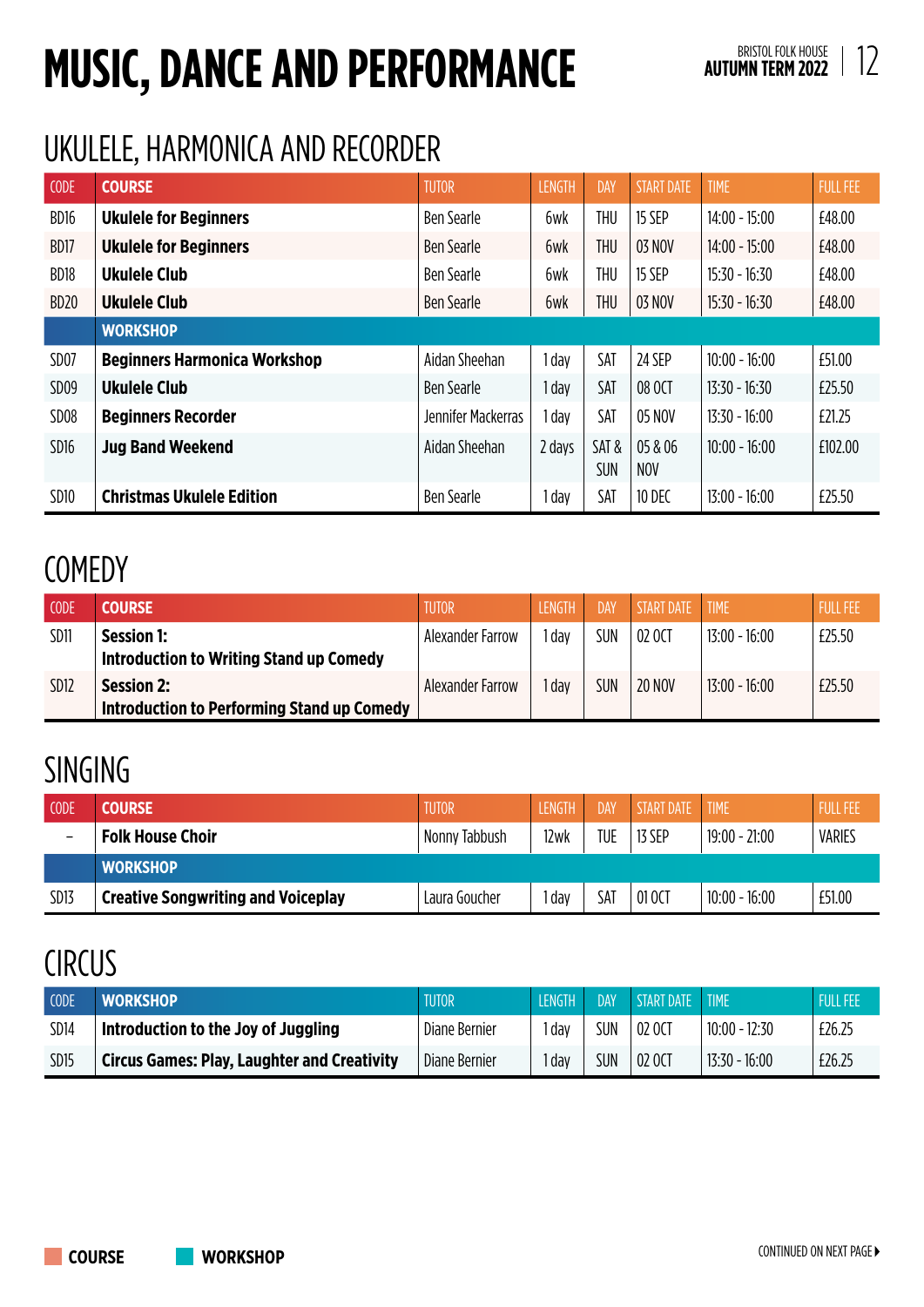# 13 **LANGUAGES**

#### FRENCH

| CODE             | <b>COURSE</b>                 | <b>TUTOR</b>     | <b>LENGTH</b> | <b>DAY</b> | <b>START DATE</b> | <b>TIME</b>     | <b>FULL FEE</b> |
|------------------|-------------------------------|------------------|---------------|------------|-------------------|-----------------|-----------------|
| BL01             | <b>French Level 1</b>         | Catherine Sforza | 12wk          | <b>MON</b> | 12 SEP            | $16:00 - 17:15$ | £125.00         |
| BL <sub>02</sub> | <b>French Beginners Plus</b>  | Catherine Sforza | 12wk          | <b>MON</b> | 12 SEP            | $17:45 - 19:00$ | £125.00         |
| BL03             | <b>French Level 2</b>         | Arlette Hodgkin  | 12wk          | <b>TUE</b> | 13 SEP            | $10:30 - 12:30$ | £197.00         |
| <b>BL04</b>      | <b>French Level 4</b>         | Arlette Hodgkin  | 12wk          | <b>THU</b> | 15 SEP            | $10:30 - 12:30$ | £197.00         |
| <b>BL05</b>      | <b>French Conversation</b>    | Arlette Hodgkin  | 12wk          | <b>TUE</b> | 13 SEP            | $13:00 - 14:00$ | £101.00         |
| BL <sub>06</sub> | <b>French Beginners Entry</b> | Catherine Sforza | 12wk          | <b>TUE</b> | 13 SEP            | $17:45 - 19:00$ | £125.00         |

#### GERMAN

| <b>CODE</b>      | <b>COURSE</b>                 | TUTOR              | <b>LENGTH</b> | DAY        | START DATE    | <b>TIME</b>     | <b>FULL FEE</b> |
|------------------|-------------------------------|--------------------|---------------|------------|---------------|-----------------|-----------------|
| BL07             | <b>German Beginners Entry</b> | Rita Hanks         | 12wk          | WED        | 14 SEP        | $18:00 - 19:30$ | £149.00         |
| BL <sub>08</sub> | <b>German Beginners Plus</b>  | Martina Mackintosh | 12wk          | <b>THU</b> | <b>15 SEP</b> | $19:45 - 21:15$ | £149.00         |
| BL <sub>09</sub> | <b>German Level 2</b>         | Martina Mackintosh | 12wk          | <b>THU</b> | 15 SEP        | $18:00 - 19:30$ | £149.00         |
| <b>BL10</b>      | <b>German Conversation</b>    | Rita Hanks         | 12wk          | <b>MON</b> | 12 SEP        | $19:15 - 20:45$ | £149.00         |

#### ITALIAN

| <b>CODE</b>      | <b>COURSE</b>                  | <b>TUTOR</b>    | <b>LENGTH</b> | DAY        | <b>START DATE</b> | <b>TIME</b>     | <b>FULL FEE</b> |
|------------------|--------------------------------|-----------------|---------------|------------|-------------------|-----------------|-----------------|
| BL11             | <b>Italian Beginners Entry</b> | Barbara Bolzoni | 12wk          | <b>WED</b> | 14 SEP            | $20:15 - 21:30$ | £125.00         |
| BL12             | <b>Italian Beginners Plus</b>  | Barbara Bolzoni | 12wk          | <b>TUE</b> | 13 SEP            | $20:30 - 21:45$ | £125.00         |
| BL <sub>13</sub> | <b>Italian Level 1</b>         | Barbara Bolzoni | 12wk          | TUE        | 13 SFP            | $19:00 - 20:15$ | £125.00         |
| <b>BL14</b>      | <b>Italian Level 2</b>         | Davide Ariasso  | 12wk          | <b>WED</b> | 14 SEP            | $14:00 - 15:30$ | £149.00         |
| BL15             | <b>Italian Level 3</b>         | Davide Ariasso  | 12wk          | <b>WED</b> | 14 SEP            | $15:45 - 17:00$ | £125.00         |

#### SPANISH

| <b>CODE</b> | <b>COURSE</b>                  | TUTOR'     | <b>LENGTH</b> | DAY        | <b>START DATE</b> | <b>TIME</b>     | <b>FULL FEE</b> |
|-------------|--------------------------------|------------|---------------|------------|-------------------|-----------------|-----------------|
| BL16        | <b>Spanish Beginners Entry</b> | Gorka Diaz | 12wk          | TUE        | 13 SEP            | $19:45 - 21:15$ | £149.00         |
| BL17        | <b>Spanish Beginners Plus</b>  | Gorka Diaz | 12wk          | <b>MON</b> | 12 SEP            | $19:45 - 21:15$ | £149.00         |
| BL18        | <b>Spanish Level 1.2</b>       | Gorka Diaz | 12wk          | WED        | 14 SEP            | $19:45 - 21:15$ | £149.00         |
| <b>BL19</b> | <b>Spanish Level 2</b>         | Gorka Diaz | 12wk          | <b>MON</b> | 12 SEP            | $18:00 - 19:30$ | £149.00         |
| <b>BL20</b> | <b>Spanish Level 2.2</b>       | Gorka Diaz | 12wk          | <b>WED</b> | 14 SEP            | $18:00 - 19:30$ | £149.00         |
| <b>BL21</b> | <b>Spanish Level 3</b>         | Gorka Diaz | 12wk          | <b>TUE</b> | <b>13 SEP</b>     | $18:00 - 19:30$ | £149.00         |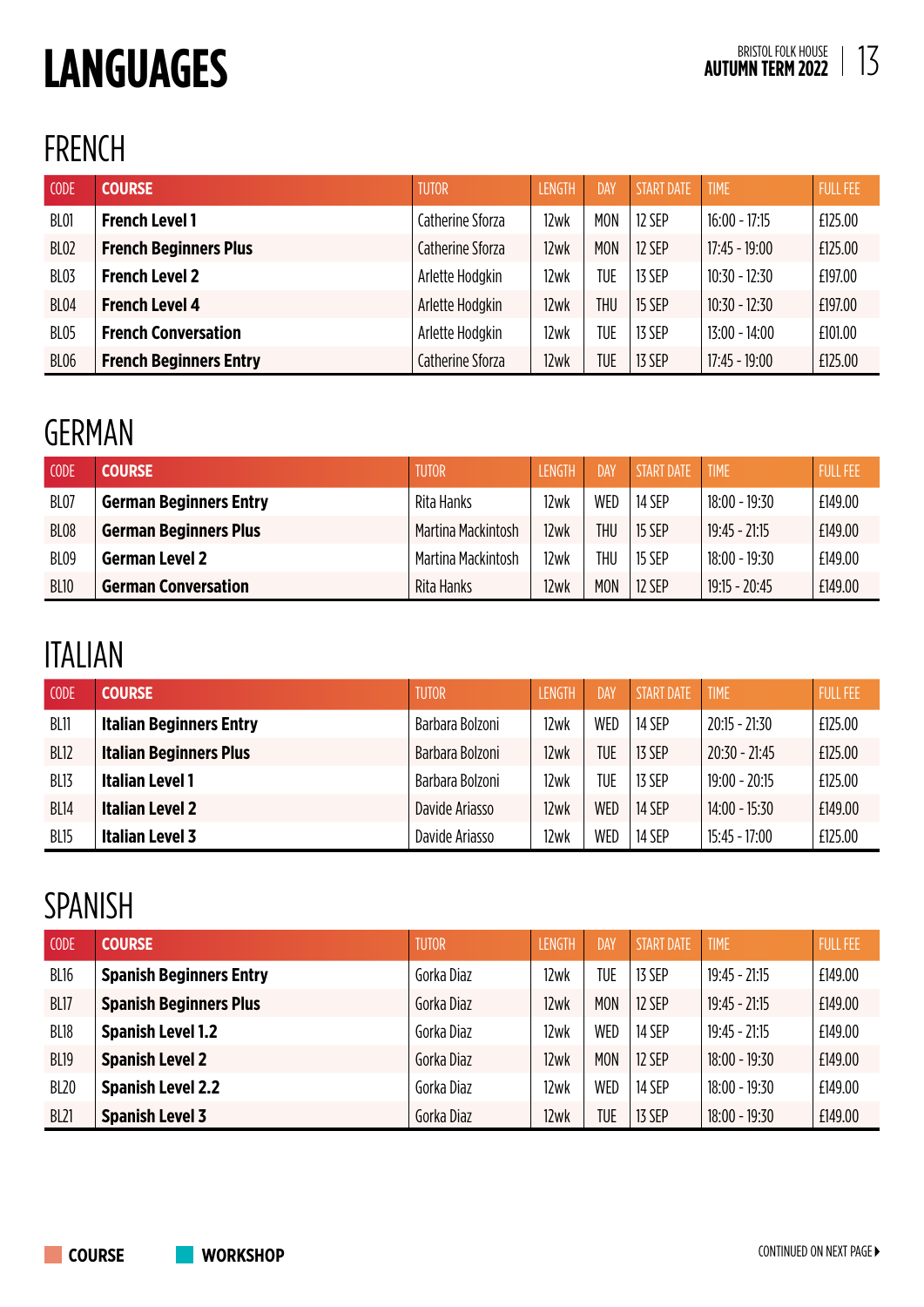# **WRITING**

| <b>CODE</b> | <b>COURSE</b>                                                 | <b>TUTOR</b>          | <b>LENGTH</b> | DAY                  | <b>START DATE</b> | <b>TIME</b>     | <b>FULL FEE</b> |
|-------------|---------------------------------------------------------------|-----------------------|---------------|----------------------|-------------------|-----------------|-----------------|
| 0W01        | <b>Writing a Commercial Novel (Online)</b>                    | Rosemary Dun          | 12wk          | <b>MON</b>           | 12 SEP            | $17:30 - 19:30$ | £192.00         |
| <b>OW02</b> | <b>Truth and Lies: Writing for All (Online)</b>               | Liz Cashdan           | 12wk          | <b>MON</b>           | 12 SEP            | $17:30 - 19:30$ | £192.00         |
| <b>OW03</b> | <b>Creative Writing for All (Online)</b>                      | Liz Cashdan           | 12wk          | <b>TUE</b>           | 13 SEP            | $10:30 - 12:30$ | £192.00         |
| <b>OW05</b> | <b>Just Write (Online)</b>                                    | <b>Grace Palmer</b>   | 6wk           | <b>TUE</b>           | 01 NOV            | $19:00 - 21:00$ | £96.00          |
| 0W06        | <b>Short Stories and Flash Fiction (Online)</b>               | Grace Palmer          | 6wk           | <b>TUE</b>           | 13 SEP            | $19:00 - 21:00$ | £96.00          |
| 0W04        | <b>Writing Light (Online)</b>                                 | Joanna Backhouse      | 6wk           | <b>WED</b>           | <b>02 NOV</b>     | $19:00 - 21:00$ | £96.00          |
| <b>BW07</b> | <b>Writing Art</b>                                            | Joanna Backhouse      | 6wk           | <b>WED</b>           | 14 SEP            | $19:45 - 21:45$ | £96.00          |
| <b>OW08</b> | <b>Writing: Play and Imagination Course</b><br>(Online)       | Samantha Forrest      | 6wk           | <b>WED</b>           | 14 SEP            | $19:45 - 21:15$ | £72.00          |
| 0W12        | <b>Playreading (Online)</b>                                   | Liz Cashdan           | 12wk          | <b>WED</b>           | 14 SEP            | $10:30 - 12:30$ | £192.00         |
| 0W09        | <b>Writing: Play and Imagination Course</b><br>(Online)       | Samantha Forrest      | 6wk           | <b>WED</b>           | <b>02 NOV</b>     | $19:45 - 21:15$ | £72.00          |
| <b>BW10</b> | <b>Writing for Wellbeing</b>                                  | Marillyn Reynolds     | 6wk           | <b>THU</b>           | 03 NOV            | $19:30 - 21:00$ | £72.00          |
| 0W11        | <b>Writing Poetry: Find your Poetic Voice</b><br>(Online)     | Stefan Mohamed        | 6wk           | <b>THU</b>           | 03 NOV            | $19:00 - 21:00$ | £96.00          |
|             | <b>WORKSHOP</b>                                               |                       |               |                      |                   |                 |                 |
| <b>OW13</b> | <b>Writing for All Weekend (Online)</b>                       | Liz Cashdan           | 2 days        | <b>SAT &amp; SUN</b> | 01 & 02 OCT       | $10:30 - 16:00$ | £93.50          |
| <b>OW15</b> | <b>Creating Characters That Leap Off The Page</b><br>(Online) | <b>Stefan Mohamed</b> | 1 day         | <b>SAT</b>           | 08 OCT            | $10:00 - 12:30$ | £21.25          |
| SW02        | <b>Performance Poetry Taster Workshop</b>                     | Stefan Mohamed        | 1 day         | SAT                  | 15 OCT            | $13:30 - 16:00$ | £21.25          |
| <b>SW03</b> | <b>Winter Writing Retreat Weekend Workshop</b>                | Joanna Backhouse      | 2 days        | SAT & SUN            | 19 & 20 NOV       | $10:00 - 16:00$ | £102.00         |
| 0W14        | <b>Writing for All (Online)</b>                               | Liz Cashdan           | 1 day         | SAT                  | <b>26 NOV</b>     | $10:30 - 16:00$ | £46.75          |

# **WELLBEING**

| <b>CODE</b>      | <b>COURSE</b>                                | <b>TUTOR</b>       | <b>LENGTH</b> | <b>DAY</b> | <b>START DATE</b> | <b>TIME</b>     | <b>FULL FEE</b> |
|------------------|----------------------------------------------|--------------------|---------------|------------|-------------------|-----------------|-----------------|
| BF01             | <b>Gentle Pilates</b>                        | Deborah Newth      | 6wk           | <b>MON</b> | 12 SFP            | $12:00 - 13:00$ | £48.00          |
| BF <sub>02</sub> | 50+ Pilates for Strength and Balance         | Paula Whatman      | 12wk          | <b>TUE</b> | 13 SEP            | $16:30 - 17:30$ | £96.00          |
| BF03             | <b>Pilates Mixed Ability</b>                 | Paula Whatman      | 12wk          | <b>TUE</b> | 13 SEP            | $17:45 - 18:45$ | £96.00          |
| BF05             | <b>Introduction to Alexander Technique</b>   | Jennifer Mackerras | 6wk           | <b>THU</b> | <b>15 SEP</b>     | $17:45 - 19:15$ | £72.00          |
| BF06             | <b>Standing Strength and Balance Pilates</b> | Deborah Newth      | 6wk           | <b>FRI</b> | <b>16 SEP</b>     | $11:00 - 12:00$ | £48.00          |